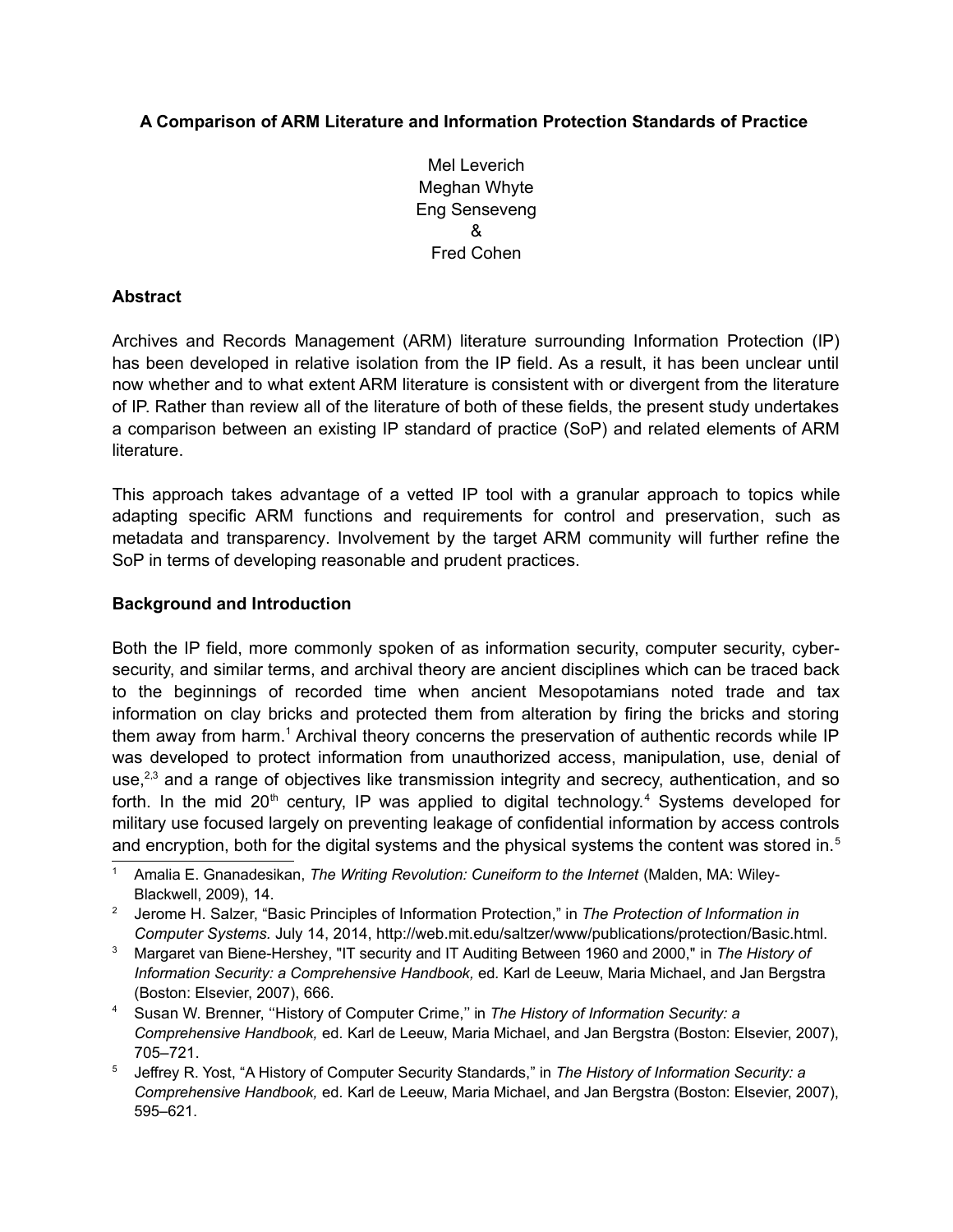Business systems largely adopted the existing technologies for a time, but ultimately determined that their needs differed and balked at using the military technology. As the Internet and networked systems grew into the 1990s, the ease of transfer of data increased the information-related risks in terms of people, records, and systems.<sup>[6](#page-1-0)</sup> Policy and training of workers had to be re-addressed because of the change of work, workers, demographics, and the nature of the use of information and related technologies. Standards for communication systems and coding also changes, requiring new approaches.<sup>[7](#page-1-1)</sup> <sup>[8](#page-1-2)</sup> While IP as a field continued to progress in recent decades,[9](#page-1-3) [10](#page-1-4) [11](#page-1-5) [12](#page-1-6) [13](#page-1-7) [14](#page-1-8) [15](#page-1-9) [16](#page-1-10) [17](#page-1-11) [18](#page-1-12) [19](#page-1-13) [20](#page-1-14) [21](#page-1-15) the ARM literature produced an apparently independent set of approaches with respect to digital technology.

<span id="page-1-3"></span><sup>9</sup> Department of Defense, *Department of Defense Trusted Computer System Evaluation Criteria* (Washington: Department of Defense, 1986).

<span id="page-1-4"></span><sup>10</sup> Commission of the European Communities, *Information Technology Security Evaluation Criteria: Preliminary Harmonised Criteria* (Luxembourg: Office for Official Publications of the European Communities, 1991).

- <span id="page-1-5"></span><sup>11</sup> Canadian System Security Centre, *Canadian Trusted Computer Product Evaluation Criteria* (Ottawa: Canadian System Security Centre, 1993).
- <span id="page-1-6"></span><sup>12</sup> International Organization for Standardization, *ISO 17799:2005 Information Technology—Security Techniques—Code of Practice for Information Security Management* (Geneva : International Organization for Standardization, 2005).
- <span id="page-1-7"></span><sup>13</sup> International Organization for Standardization, *ISO 15408-1:2009 Information Technology—Security Techniques—Evaluation Criteria for IT Security* (Geneva : International Organization for Standardization, 2009).
- <span id="page-1-8"></span><sup>14</sup> International Organization for Standardization, *ISO 9798-1:2010 Information Technology—Security Techniques—Entity Authentication*, (Geneva : International Organisation for Standardization, 2010).
- <span id="page-1-9"></span><sup>15</sup> Information Systems Security Association, *Generally Accepted Information Security Principles* v. 3.0 (ISSA, 2005).
- <span id="page-1-10"></span><sup>16</sup> National Institute of Standards and Technology, *Advanced Encryption Standard FPS 197-12* (Gaithersburg, MD : Computer Security Division, Information Technology Laboratory, National Institute of Standards and Technology, 2001).
- <span id="page-1-11"></span>17 National Institute of Standards and Technology, *Digital Signature Standard (DSS) 186-2* (Gaithersburg, MD : Computer Security Division, Information Technology Laboratory, National Institute of Standards and Technology, 2000).
- <span id="page-1-12"></span><sup>18</sup> National Institute of Standards and Technology, *Personal Identity Verification (PIV) of Federal Employees and Contractors 201-1* (Gaithersburg, MD : Computer Security Division, Information Technology Laboratory, National Institute of Standards and Technology, 2006).
- <span id="page-1-13"></span><sup>19</sup> National Institute of Standards and Technology, M*inimum Security Requirements for Federal Information and Information Systems 200* (Gaithersburg, MD : Computer Security Division, Information Technology Laboratory, National Institute of Standards and Technology, 2006).
- <span id="page-1-14"></span><sup>20</sup> National Institute of Standards and Technology, *Security and Privacy Controls for Federal Information Systems and Organization Special Publication (SP) 800-53 Revision 4*, (Gaithersburg, MD : Computer Security Division, Information Technology Laboratory, National Institute of Standards and Technology, 2013).
- <span id="page-1-15"></span><sup>21</sup> ISACA, *COBIT 4.1: Framework for IT Governance and Control* (2007). July 14, 2014, http://www.isaca.org/Knowledge-Center/COBIT/Pages/Overview.aspx.

<span id="page-1-0"></span><sup>6</sup> Dragos Ruiu, "Learning from Information Security History," *IEEE Security and Privacy* 4 no. 1 (2006): 77- 79.

<span id="page-1-1"></span><sup>7</sup> Jeffrey R. Yost, "History of Computer Security," 595–621.

<span id="page-1-2"></span><sup>8</sup> Dieter Gollman, "Security Models," in *The History of Information Security: a Comprehensive Handbook,*  ed*.* Karl de Leeuw, Maria Michael, and Jan Bergstra (Boston: Elsevier, 2007), 623–635.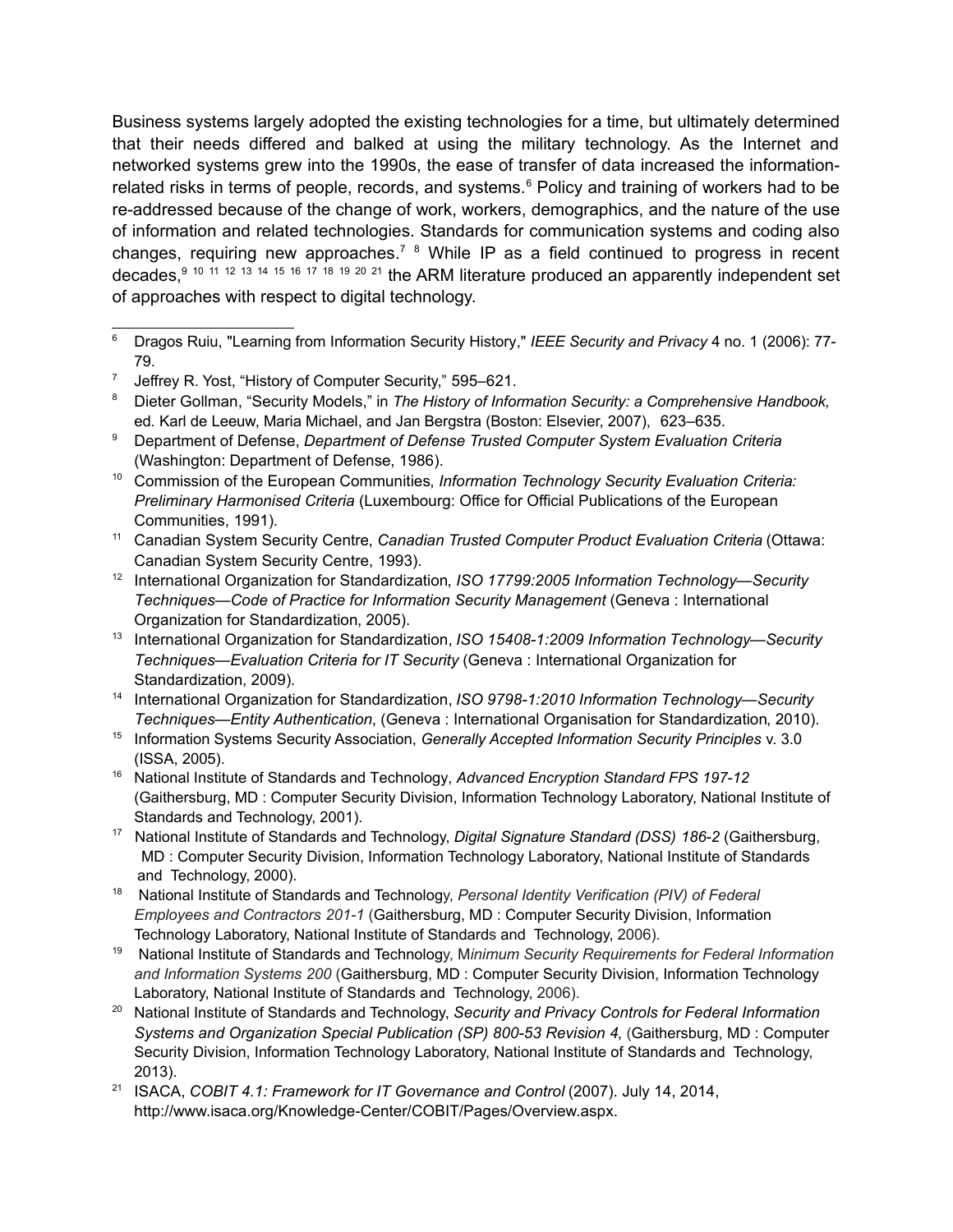In the ARM field, "Early attention to the difficulties in preserving digital information focused on the longevity of the physical media on which the information is stored," as opposed to digital records themselves.<sup>[22](#page-2-0)</sup> The first generation of digital information was typically administrative, statistical, or survey data of short-term value.<sup>[23](#page-2-1)</sup> Digital files were "largely viewed as 'data," with informational value, "not 'records'," with evidential value, and therefore not perceived as the responsibility of records managers and archivists.<sup>[24](#page-2-2)</sup> The 1980's saw increasing attention to digital media and archival management, but not until the 1990's did the preservation of digital records through technological change become a topic of speciality in the ARM field.<sup>[25](#page-2-3)</sup> [26](#page-2-4) <sup>[27](#page-2-5)</sup> [28](#page-2-6) <sup>[29](#page-2-7)</sup> In the 2000's, the ARM field developed numerous models, standards, guidelines, and tools with respect to long-term digital preservation.[30](#page-2-8) [31](#page-2-9) [32](#page-2-10) [33](#page-2-11) [34](#page-2-12)

Having developed along parallel tracks, ARM and IP diverged. While IP's purpose is keeping people from harm associated with symbolic representations in the general sense<sup>[35](#page-2-13)</sup>, the ARM field's concern has been the archival creation, management, and preservation of digital records. In the ARM field, IP is typically conceived of as either a necessary antecedent, supplement or

http://journals.sfu.ca/archivar/index.php/archivaria/article/view/11812/12763.

- <span id="page-2-3"></span> $25$  Ibid.
- <span id="page-2-4"></span><sup>26</sup> Luciana Duranti, "The Long-Term Preservation of Authentic Electronic Records," in P*roceedings of the 27th VLDB Conference, Roma, Italy*, ed. P.M.G. Aspers et al. (Orlando, FL: Morgan Kaufmann, 2001). http://www.vldb.org/conf/2001/P625.pdf.
- <span id="page-2-5"></span><sup>27</sup> Luciana Duranti and Heather MacNeil, "The Protection of the Integrity of Electronic Records: An Overview of the UBC-MAS Research Project," *Archivaria* 42 no 1. (1996): 46-67.
- <span id="page-2-6"></span><sup>28</sup> Waters and Garrett, "Preserving Digital Information."
- <span id="page-2-7"></span><sup>29</sup> Wendy Duff, "Ensuring the Preservation of Reliable Evidence: A Research Project Funded by the NHPRC," *Archivaria* 42, no. 1 (1996): 28-45.
- <span id="page-2-8"></span><sup>30</sup> Consultative Committee for Space Data Systems, *Reference Model for an Open Archival Information System*, (Washington: CCSDS Secretariat, 2002). July 12, 2014, www.ccsds.org/publications/archive/650x0b1.pdf.
- <span id="page-2-9"></span><sup>31</sup> Consultative Committee for Space Data Systems, *Producer-Archive Interface Methodology Abstract Standard* (Washington: CCSDS Secretariat, 2002). July 12, 2014. www.ccsds.org/publications/archive//651x0b1.pdf.
- <span id="page-2-10"></span><sup>32</sup> National Library of Australia, *Guidelines For The Preservation Of Digital Heritage* (Information Society Division United Nations Educational, Scientific and Cultural Organization, 2003). July 12, 2014, http://unesdoc.unesco.org/images/0013/001300/130071e.pdf.
- <span id="page-2-11"></span><sup>33</sup> PREMIS Working Group, *Data Dictionary for Preservation Metadata: Final Report of the PREMIS Working Group* (Dublin, OH : OCLC and RLG, 2005). July 12, 2014, www.oclc.org/research/projects/pmwg/premis-final.pdf.
- <span id="page-2-12"></span><sup>34</sup> Nestor Working Group on Trusted Repositories Certification, *Catalogue of Criteria for Trusted Digital Repositories,* Version 1 (Frankfurt am Main: nestor c/o Deutsche Nationalbibliothek 2006). July 12, 2014, http://edoc.hu-berlin.de/series/nestor-materialien/8en/PDF/8en.pdf.
- <span id="page-2-13"></span><sup>35</sup> F. Cohen, "Introductory Information Protection", 1987-9, http://all.net/edu/curr/ip/index.html

<span id="page-2-0"></span><sup>22</sup> Donald Waters and John Garrett, *Preserving Digital Information: Report of the Task Force on Archiving of Digital Information*, (Washington: The Commission on Preservation and Access, Research Libraries Group,1996), 5. http://www.clir.org/pubs/reports/pub63.

<span id="page-2-1"></span><sup>&</sup>lt;sup>23</sup> Terry Cook, "Easy to Byte, Harder to Chew: The Second Generation of Electronic Records Archives," *Archivaria* 33, no. 1 (1991), 203.

<span id="page-2-2"></span><sup>24</sup> Ibid., 204.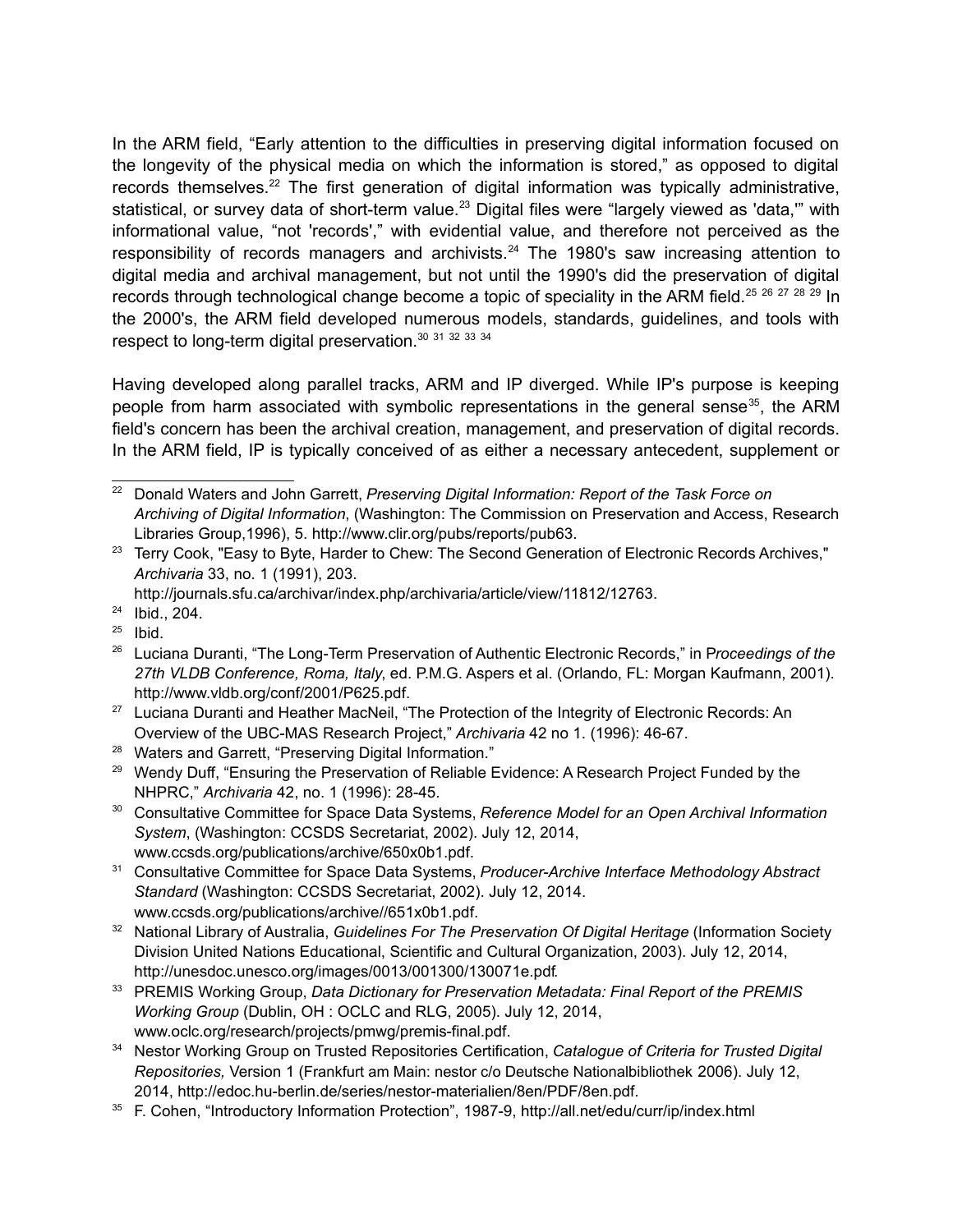service to archival management, rather than an integral part of the archival management and preservation process. The theoretical domains and responsibilities of IP and ARM overlap considerably in theory: both are concerned with ensuring the persistence of content with certain qualities. For IP those qualities typically include confidentiality, integrity, and availability among others.[36](#page-3-0) Digital Preservation authors offer varying sets of principles based in archival theory. Based on an analysis of digital preservation literature, the SPOT model lists the following principles: availability, identity, persistence, renderability, understandability, and authenticity.[37](#page-3-1) In the OAIS Reference Model, the de facto model for digital repositories, the mandatory criteria are "fixity, reference, provenance, context, understandability and availability of content" over time.[38](#page-3-2) The InterPARES Project, on the other hand, takes diplomatics as a framework; InterPARES research is concerned with the traditional archival value of authenticity, defined as "The trustworthiness of a record as a record; i.e., the quality of a record that is what it purports to be and that is free from tampering or corruption," and related values of reliability and integrity.<sup>[39](#page-3-3)</sup>

Becker et al. describe Digital Preservation as "information management with a long-term mission" compared to the "medium-term vision" of Information Governance and the IP fields. Digital Preservation is absent of formal, qualitative frameworks and guidance on "effective and efficient processes," which IP offers, while IP often suffers from a lack of long-term planning.<sup>[40](#page-3-4)</sup> IP frameworks such as CoBit "are concerned with continuity and change, but do not integrate longterm effects into their processes. Specifically, they do not consider the implications of technology change and misalignment of access technologies on the authenticity and understandability of digital materials."<sup>[41](#page-3-5)</sup> Becker et al. write that the potential to integrate digital preservation concerns into the disciplines of information systems and technology is "still unclear."[42](#page-3-6)

The ARM IP fields should more fully integrate in order to progress in their shared responsibilities regarding the protection and preservation of records and information. This involves translating values, adapting concepts, and resolving differing understandings of shared terminology in order to communicate effectively. To this end an Archives and Records Management Information Protection Standards of Practice (ARM-SoP) for archives is being developed with InterPARES Trust. IP knowledge will be compounded with the knowledge and requirements of the ARM disciplines. The ARM-SoP will be specific to the proteciton aspects, priorities, and contexts of ARM systems.

<span id="page-3-2"></span><sup>38</sup> Sally Vermaaten, Brian Lavoie, and Priscilla Caplan, "Identifying Threats to Successful Digital Preservation: the SPOT Model for Risk Assessment," *D-Lib Magazine*, 18.9-10 (2012), n.pag. July 14, 2014, http://www.dlib.org/dlib/september12/vermaaten/09vermaaten.html.

<span id="page-3-3"></span><sup>39</sup> InterPARES, "Authenticity," *The InterPARES 2 Project Dictiona*ry. July 12, 2014, http://www.interpares.org/ip2/display\_file.cfmdoc=ip2\_dictionary.pdf&CFID=4164403&CFTOKEN=696 38790.

<span id="page-3-4"></span><sup>40</sup> Christoph Becker, Gonçalo Antunes, José Barateiro, Ricardo Vieira, and José Borbinha, "Control objectives for dp: Digital preservation as an integrated part of it governance," *Proceedings of the American Society for Information Science and Technology* 48, no. 1 (2011): 1-10.

<span id="page-3-5"></span><sup>41</sup> Ibid., 1.

<span id="page-3-6"></span><sup>42</sup> Ibid.

<span id="page-3-0"></span><sup>36</sup> Chad Perrin, *The CIA Triad*, (2008). July 14, 2014, http://www.techrepublic.com/blog/it-security/the-ciatriad/.

<span id="page-3-1"></span> $37$  Ibid.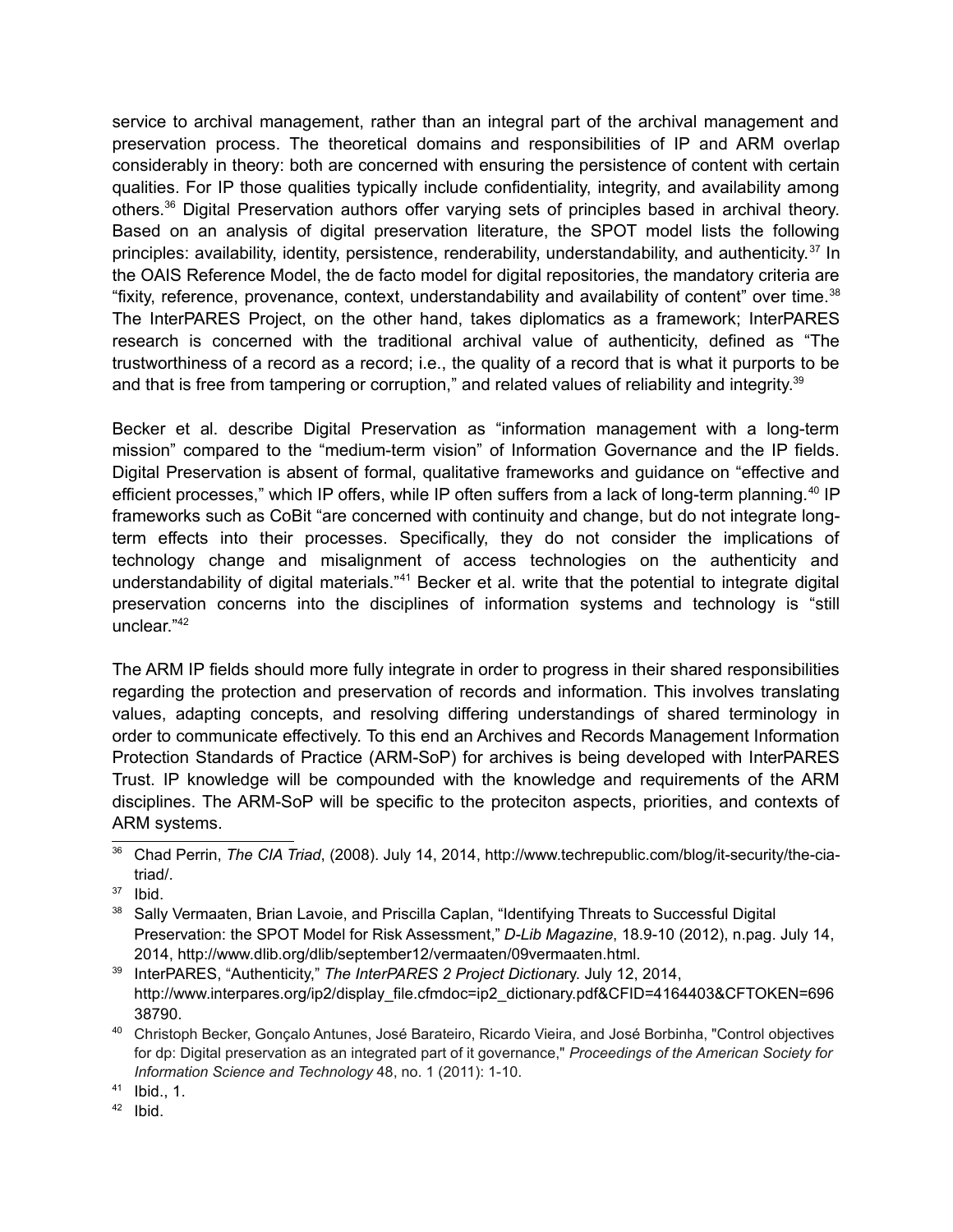#### **Archives Information Protection Standard of Practice**

The purpose of the "InterPARES Trust, Archives Information Protection Standard of Practice (SoP) project" is to develop a standard of practice for archival repositories in Information Protection based on the Enterprise Information Protection Standard of Practice.<sup>[43](#page-4-0)</sup> A standard of practice is a decision-making methodology used to help professionals determine reasonable and prudent courses of action for a given institutional circumstance. The concept of a "reasonable and prudent" action originates in English tort law with the "reasonable man."[44](#page-4-1) An action is reasonable and prudent if it is what a prudent person with reasonable amount of expertise or knowledge might have done given the same circumstances. ARM institutions will be able to use the SoP, developed from an existing SoP for IP, an ARM literature review, and a community consensus-seeking process, to evaluate their own practices against those of the ARM community. As a methodology, the SoP provides reasonable and prudent approaches to common IP issues, and facilitates the identification of current and reasonable and prudent future states of institutions' overall IP. However, the current and anticipated SoPs do not uniquely identify reasonable and prudent practices. That is, if an SoP identifies something as reasonable and prudent in a situation, that does not mean that another approach is not reasonable and prudent. Without the ARM focused SoP, IP actions are likely to be dependent on the knowledge of individuals directly involved in the institutional IP effort, rather than a more broadly studied analysis based on community consensus regarding what is reasonable and prudent and the relevant IP and ARM literature.

The ARM-SoP currently contains 111 elements. Each element collects factual information about the institution or concerns a particular decision nexus, and is organized in four parts. The title is phrased in the form of a question (e.g., "How are real-time interdependency risks managed?"). The Option section of each element contains a non-exhaustive set of alternatives by which the titular question may be answered. The Decision section contains a decision-making process and the methodology to determine which Option(s) is(are) most likely to be reasonable and prudent for a given situation. The Basis section is used to provide underlying definitions and rationale for the decision. In the application of the ARM-SoP, the original (as-is) situation is collected and codified, and a reasonable and prudent future state is developed based on applying the decision criteria in context. The basis for decisions is included as well so that the reasoning behind the decisions is documented. The Decision methodology can be applied by rote, however it is meant to be supported and invoked by an expert analyst with knowledge of the subject's particular circumstances and in a group process involving parties with relevant knowledge of specifics.[45](#page-4-2)

Beginning in October 2013, the SoP research team reviewed standards and literature from the ARM domains containing recommendations about information security. The team compared the reviewed literature against the pre-existing Enterprise Information Protection SoP for incongruities and gaps. This Standard of Practice was adapted to take into consideration ARM

<span id="page-4-0"></span><sup>43</sup> Fred Cohen, "Enterprise Information Protection Standard of Practice," All.net, accessed July 7 2014, available at http://all.net/SoP/SecDec/index.html.

<span id="page-4-1"></span><sup>44</sup> Vaughan v Menlove, (1837) 3 Bing. N.C. 467, 132 E.R. 490 (C.P.).

<span id="page-4-2"></span><sup>45</sup> See Fred Cohen's Fearless Security webinar series, available at http://courses.all.net/index.html.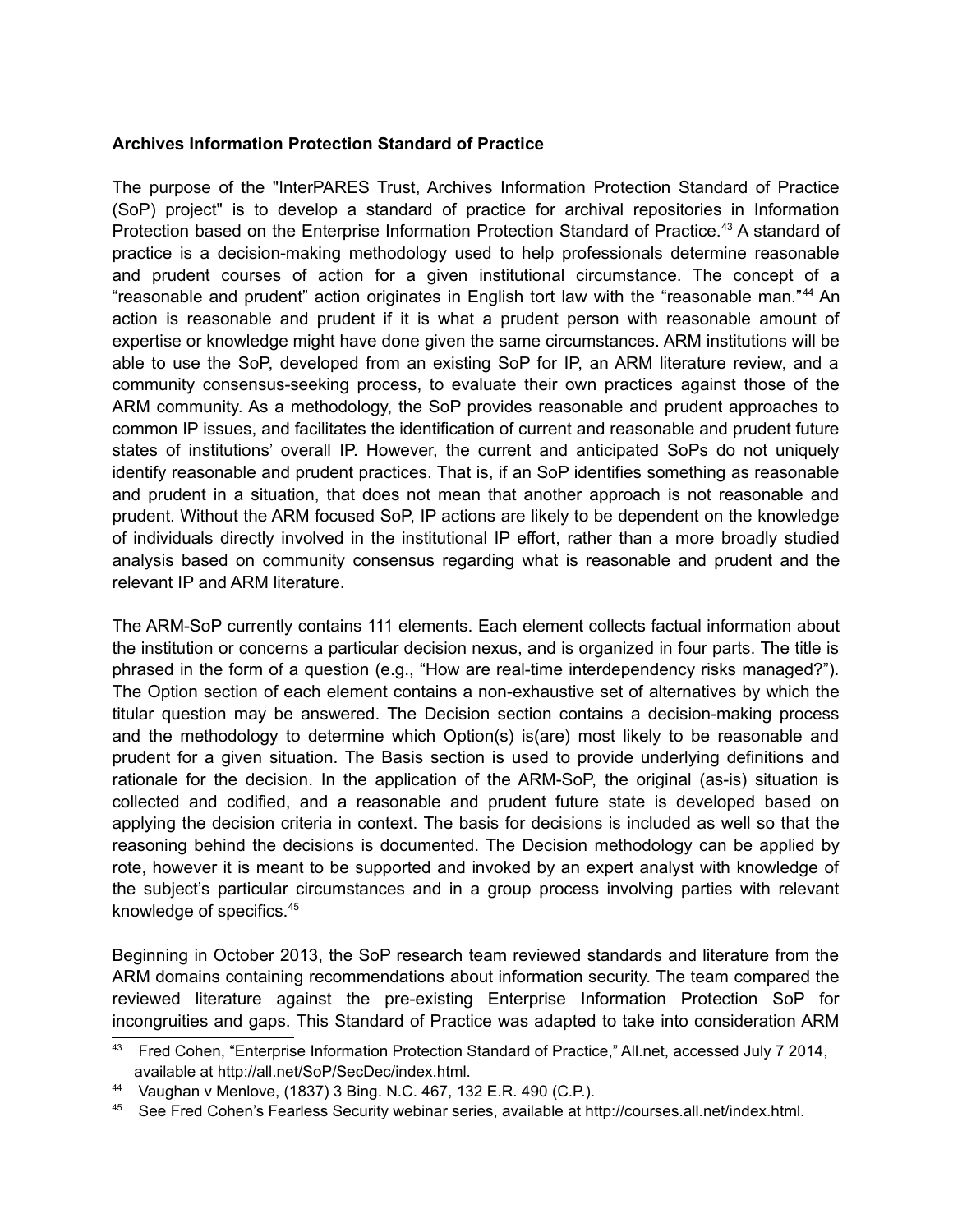literature regarding information security, producing the first draft of the ARM SoP (hereafter SoP) in early 2014. In February 2014, the draft SoP was used to develop a proof of concept system specification for a low risk and low consequence archives in order to demonstrate one of the many possible applications of the SoP.

In 2014-2015, the draft SoP has and will continue to be applied to ARM institution volunteers. The study seeks to solicit up to twenty-five subject institutions in ARM in order to represent the diversity of the profession. One or more individuals knowledgeable of the subject institutions' IP practices is required to complete the interview in one working day. The information gathered is used to develop the institution's "As-Is" Information Protection practices for each element of the SoP. After the interview, subjects are given a copy of the as-is report and are asked to fill out a survey identifying anything they found divergent or missing from their experience. A "rote" analysis is then performed using the decision-making methodology of the SoP to identify recommended Future States for the institution. A rote analysis applies the Decision methodology in the SoP without the expert mediation of the analyst.

Directly after the conclusion of the interview, fill out a questionnaire on the interview process. Ten days later, the rote analysis is completed and provided to the subject along with a second questionnaire asking subjects to comment on the results of the rote application of the SoP to their institution, in particular to evaluate whether and to what extent they find the results reasonable and prudent. Roughly four months after the conclusion of the interviews, a third questionnaire asks subjects and InterPARES Trust members to comment on the application of the SoP to pseudonymized results of other institutions. The third questionnaire again asks the respondents to comment on whether the SoP's rote recommendations are reasonable and prudent for the institution's circumstances, and why. As practicing professionals, these individuals are presumed to have sufficient expertise and knowledge in order to comment on what IP actions they believe to be reasonable and prudent for ARM institutions. Following the data gathering portion of this study, the questionnaire results will be analyzed for community consensus on reasonable and prudent actions. Where consensus is found, it will be identified in the methodology of the SoP, and where it is not present, the issue will be identified as a result of the effort.

#### **Development**

Thus far, the draft SoP has been adapted from the pre-existing standards of practice based on research into digital preservation and archival standards and literature. The following additions were made to the previous IP-only versions:

- A new element with the ARMA International Maturity Model for Information Governance, "Overarching: ARMA maturity model: What GARPM maturity levels do different aspects of the archive have?" The SoP research team is considering removing the ARMA maturity model from the SoP due to its internal inconsistency and definitions of terms which differ from those in the SoP and other ARM and protection literature.
- A new element on metadata with the Application Profile for Authenticity Metadata, General Study 15 of InterPARES 3, "Technical Security Architecture: Metadata: What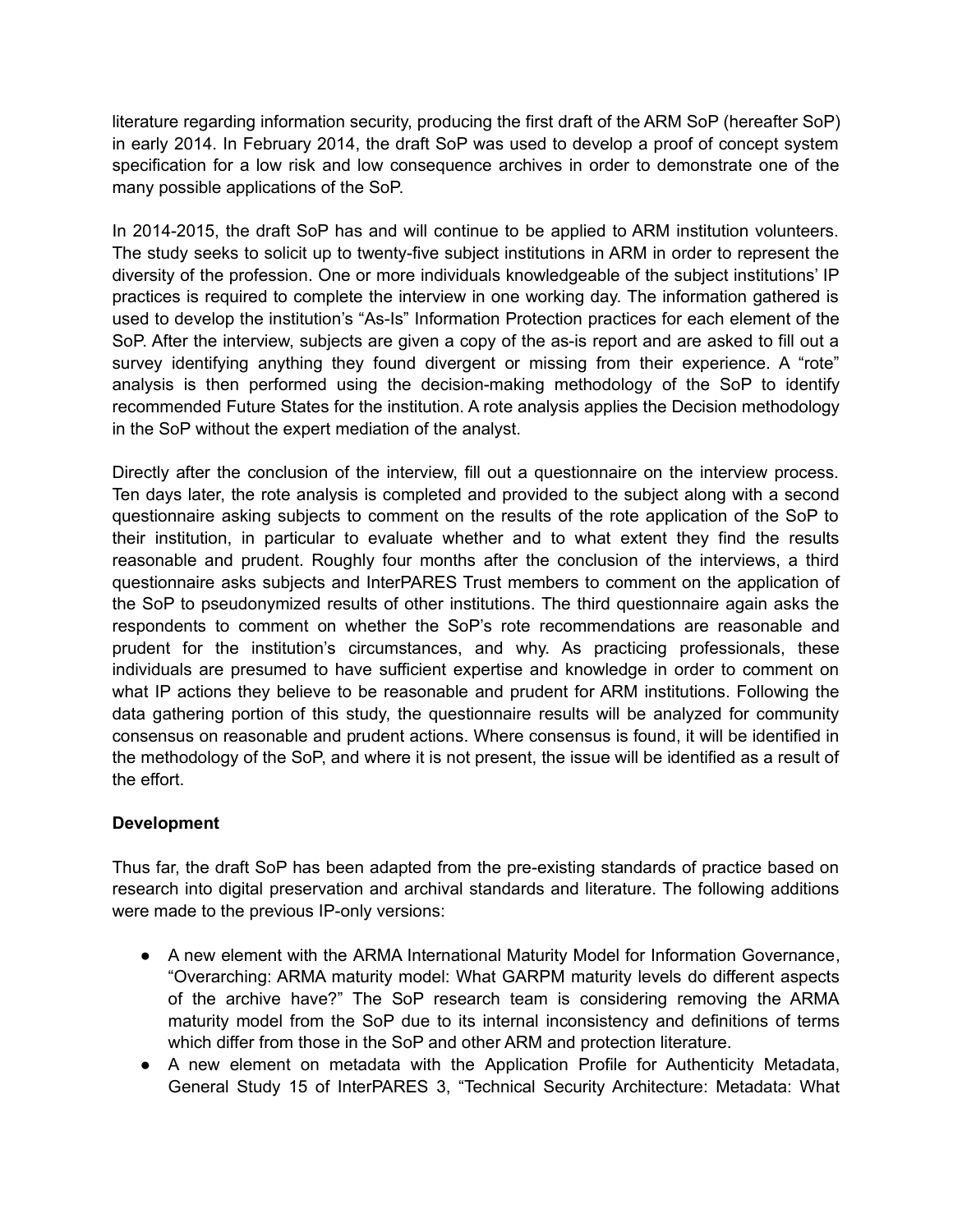Metadata should be ingested, created, retained, and presented?"<sup>[46](#page-6-0)</sup> The Application Profile is based on the Chain of Preservation model and related standards.

- For the ARM-SoP, Custody and Transparency were added to the protection model in the element "Overarching: Protection model: What model is used to understand Information Protection issues?" and these concepts were fused throughout the remainder of the SoP. This was carried back into the other SoP protection models because these concepts were so clearly relevant across the entire spectrum even though they were largely ignored in the protection field prior to this effort.
- A simplified Open Archival Information System (OAIS) model was added to the Options of "Business modelling: Is an explicit business model used to support Information Protection decision-making?"<sup>[47](#page-6-1)</sup>
- Ingest, Preserve and Access were added to the simplified business model.
- Chain of Custody mechanisms are now recommended for Low risk institutions in "Content control: What mechanisms keep control over content with business utility?"

The following changes were made to both the Enterprise SoP and the Archives SoP. This list excludes minor changes that were unrelated to research conducted during the InterPARES study:

- A new element on identity based on *Identity Proofing and Verification of an Individual,* "Control Architecture: Identity proofing: How are asserted identities proofed after originally identified?"[48](#page-6-2)
- A new element on intellectual property management, "Content control: How is intellectual property protected?" was added covering elements including ARM literature as well as other literature from other field. This previously existed as embedded in various other components of the SoP and was consolidated because of its prominence in ARM literature.
- New example content types were added to "Overarching: Content: What content does the enterprise have and what are the consequences of protection failures?"<sup>[49](#page-6-3)</sup> This

<span id="page-6-0"></span><sup>46</sup> The InterPARES 3 Project. "General Study 15 – Application Profile for Authenticity Metadata." InterPARES. February 1, 2012. Accessed July 7, 2014. http://www.interpares.org/ip3/display\_file.cfm? doc=ip3\_metadata\_application\_profiles\_final\_report.pdf.

<span id="page-6-1"></span><sup>47</sup> International Organization for Standardization, *ISO/IEC 14721:2012 Space data and information transfer systems -- Open archival information system (OAIS) – Reference model*, (Geneva : International Organisation for Standardization, 2012)

<span id="page-6-2"></span><sup>48</sup> The National Technical Authority for Information Assurance & Cabinet Office, "Good Practice Guide No. 45 Identity Proofing and Verification of an Individual," 2.2, (2013), accessed July 14, 2014. https://www.gov.uk/government/uploads/system/uploads/attachment\_data/file/271266/GPG\_45\_Identit y\_proofing\_and\_verification\_of\_an\_individual\_-\_issue\_2.2\_December\_2013.pdf.

<span id="page-6-3"></span><sup>&</sup>lt;sup>49</sup> "Legal documents presumed trustworthy; Historical documents presumed trustworthy; Metadata associated with stored content; Mechanisms used to link content to metadata; Operational information used to support business functions; Provenance information associated with content; Information used to assert integrity of other content; Information used to determine proper accessibility; Archived data in authoritative repositories; Planning information; Mechanisms supporting use of obsolete content forms; Chain of preservation or custody data; Information provided for transparency." Fred Cohen, *Archive Information Protection Standard of Practice*, All.net, accessed August 15 2014 http://all.net/SoP/Archives/index.html.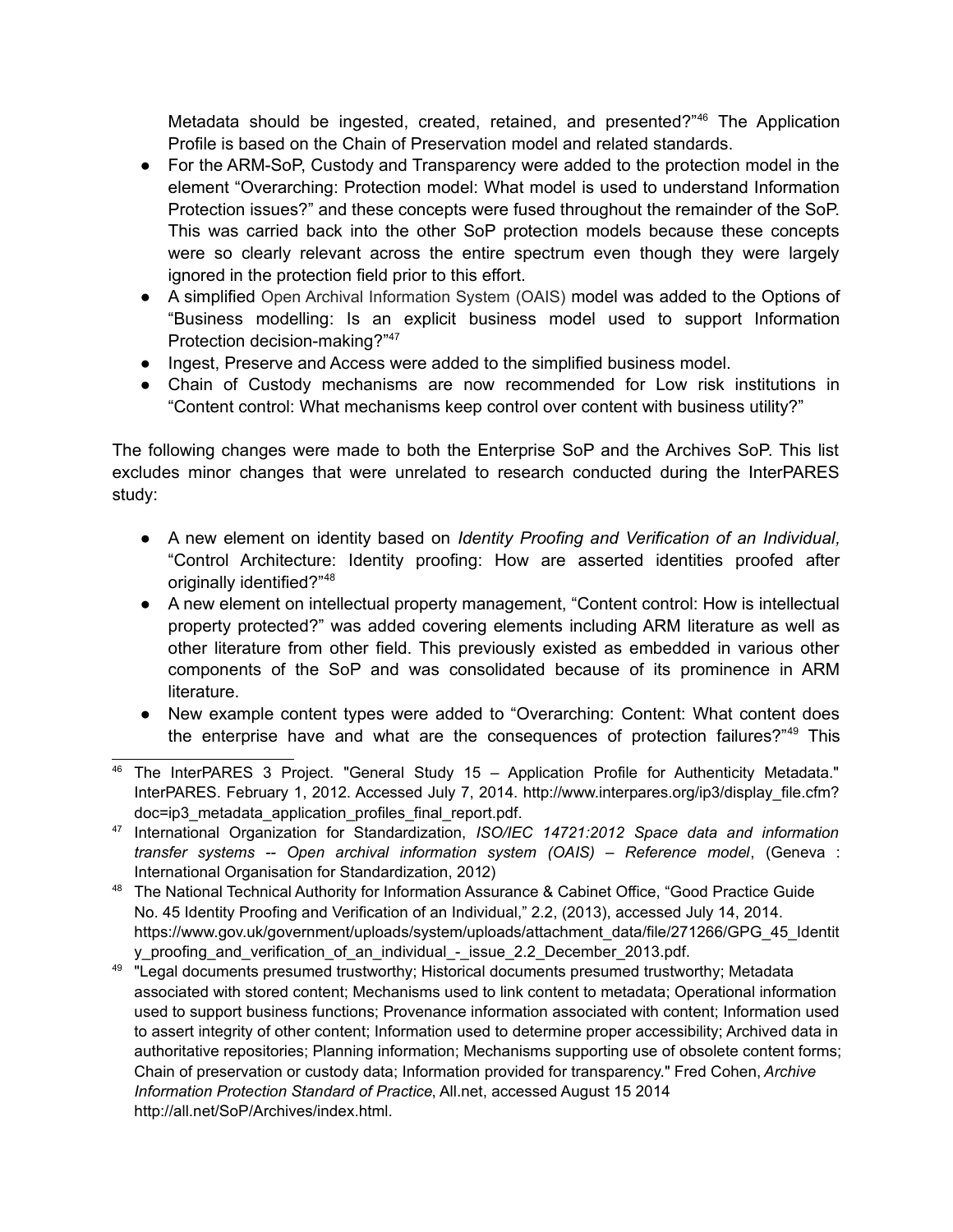included specific elements of ARM metadata (as opposed to the less well defined and poorly thought out metadata of the Information Protection field).

- New consequences of protection failures were added to the examples for consideration in "Overarching: Content: What content does the enterprise have and what are the consequences of protection failures?"[50](#page-7-0)
- "Legal hold" was given a new emphasis in the Content lifecycle.
- "Migration" was explicitly identified and called out as part of data retention and disposition to bring greater clarity to ARM-related needs.
- All of these changes also included updates to the Basis aspects of these SoP elements so that the written basis for understanding decisions was augmented to reflect added understanding form the ARM literature.

#### **Comparative Analysis**

In the following sections, we compare the purpose and scope of the ARM standards and other documents which were compared against the Enterprise Information Protection SoP for the purposes of developing the Archives Information Protection SoP.

*InterPARES 2: Benchmark Requirements Supporting the Presumption of Authenticity and Baseline Requirements Supporting the Production of Authentic Copies of Electronic Records[51](#page-7-1)*

The InterPARES 2 Benchmark and Baseline Requirements were developed to be the most basic conditions in which records and their reproductions can be presumed to be authentic. The majority of the requirements are considered by elements in the SoP.

The SoP contains elements regarding A1 "Expression of Record Attributes and Linkage to Record,"[52](#page-7-2) A2 "Access Privileges,"[53](#page-7-3) and A3 "Protective Procedures: Loss and Corruption of Records"[54](#page-7-4) of the *Benchmark Requirements Supporting the Presumption of Authenticity*. Benchmark Requirement A4 concerns record integrity through media deterioration and technological change. Integrity is an SoP protection objective and the issues of deterioration and change are implicit in elements that concern changes over time such as "Technical Security Architecture: Lifecycles: What aspects of lifecycles are considered in the protection program and its processes?," "Risk Management: Changing systemic risks: How is changing systemic

- <span id="page-7-2"></span><sup>52</sup> Fred Cohen, "TechArch: Metadata: What Metadata should be ingested, created, retained, and presented?" *Archive Information Protection Standard of Practice*, All.net, accessed August 25 2014, available at http://all.net/SoP/Archives/index.html
- <span id="page-7-3"></span><sup>53</sup> Ibid. "Control Architecture: Access Controls: What access control model is used?"
- <span id="page-7-4"></span><sup>54</sup> Ibid. "Content control: Version control: How are versions of data over time protected?", "Incidents: Malicious Alteration Detection: How is malicious alteration detected?" and the Redundancy elements among others.

<span id="page-7-0"></span><sup>&</sup>lt;sup>50</sup> "Archival information not demonstrably properly controlled; Inability to produce output in usable form; Inability to consume input to proper effect; Inability to properly process content with proper results; Loss of trust in the system or its services." Ibid.

<span id="page-7-1"></span><sup>51</sup> InterPARES 2 project: Authenticity Task Force, "Appendix 2: Benchmark Requirements Supporting the Presumption of Authenticity and Baseline Requirements Supporting the Production of Authentic Copies of Electronic Records," InterPARES 2, (2002), pp. 1-11, http://www.interpares.org/book/interpares\_book\_k\_app02.pdf.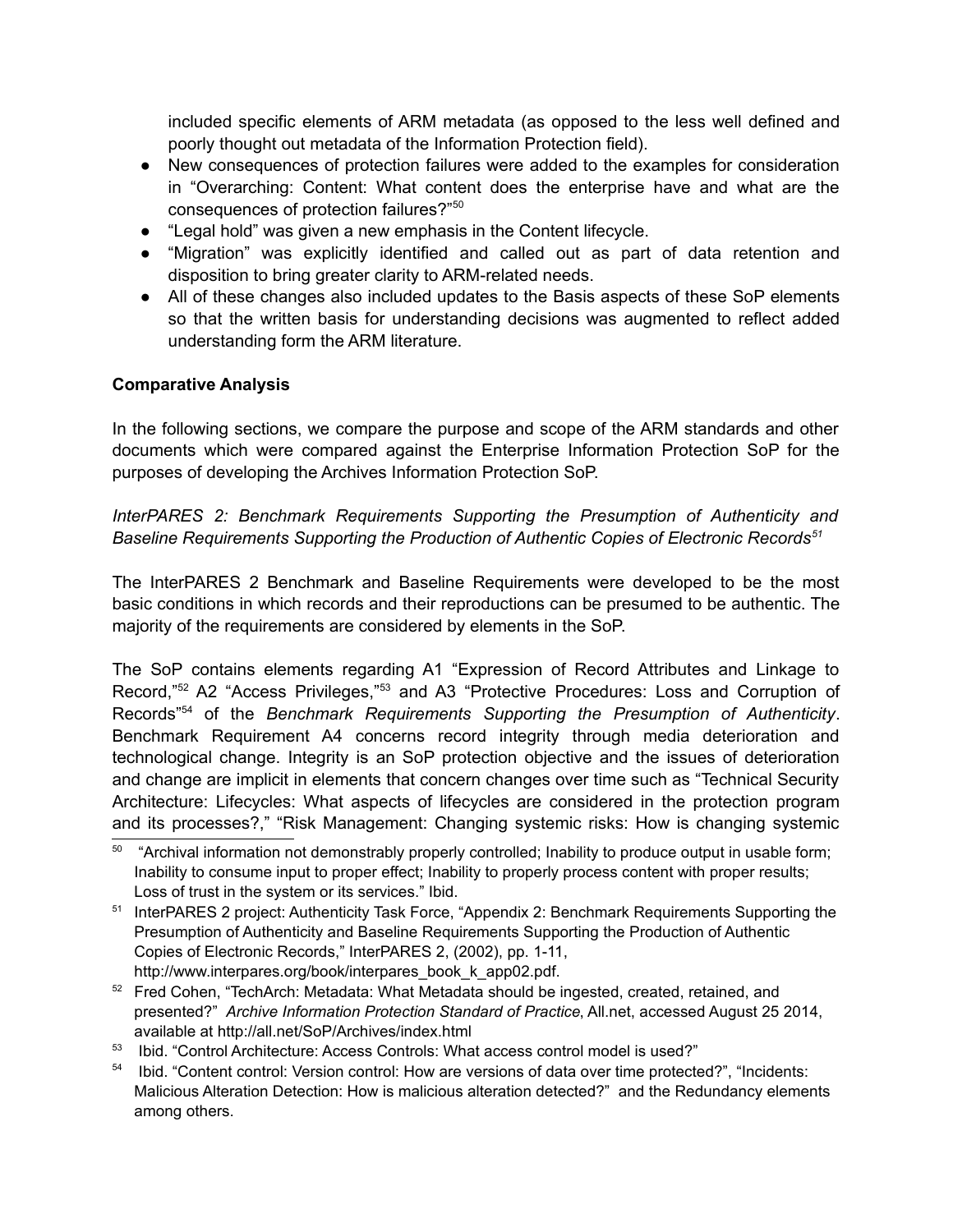risks managed?," and "Control Architecture: Control Architecture: When is a systematic security architecture created and updated?" The SoP does not contain elements that specifically concern Requirements A5-A8 regarding documentary forms, procedures and rules controlling records authentication, identification of authoritative records, and removal and transfer of relevant documentation. Some or all of these requirements may be identified in "Business modelling: What are the business functions and what information do they depend on for what?" and will be more explicitly covered in the near future.

Unbroken custody is the first of the *Baseline Requirements Supporting the Production of Authentic Copies of Electronic Records* and custody is one of the fundamental protection objectives in the SoP. The SoP's consideration of security issues is much more extensive and specific than Baseline Requirement B1.2, which broadly requires that "Security and control procedures are implemented and monitored." B1.3 requires that "The content of the record and any required annotations and elements of documentary form remain unchanged after reproduction," in other words, that record instances have integrity, which is a fundamental SoP protection objective. Specific elements that concern control and documentation of record reproduction are "Content Control: Version Control" and "Technical Security Architecture: Metadata." B3 "Archival Description" and B2 "Documentation of Reproduction Process and its Effects" were elaborated by InterPARES 3 in the Application Profile for Authenticity Metadata which has been included in the metadata element of the SoP.

# *DRAMBORA: Digital Repository Audit Method Based on Risk Assessment toolkit<sup>[55](#page-8-0)</sup>*

Digital Repository Audit Method Based on Risk Assessment (DRAMBORA) was developed by Digital Curation Centre (DCC) and Digital Preservation Europe (DPE) in 2006-2007. DRAMBORA is a self-assessment online tool and audit methodology that encourages users to do a full survey of the their organizational systems and context before developing a unique risk profile. The 2007 public draft of the DRAMBORA method includes an appendix with example risk descriptions with an area on technical infrastructure and security.

Unlike the SoP, DRAMBORA does not differentiate between threat actors (heretofore "threats"),[56](#page-8-1) vulnerabilities, attack mechanisms and consequences: security vulnerability, exploitation of a security vulnerability, and loss of confidentiality (a potential consequence of the previous) are each identified in DRAMBORA as risks.<sup>[57](#page-8-2)</sup> Vulnerabilities, threats, attack mechanisms and consequences are addressed separately in the SoP as elements of risk. Within the more extensive Risk Management section of SoP, organizations are asked to identify specific threats and attack mechanisms that could pose harm to the organization and there is an element regarding how the organization assesses vulnerability, a decision that is based on risk

<span id="page-8-0"></span><sup>55</sup> Digital Curation Centre (DCC) and DigitalPreservationEurope (DPE), "Digital Repository Audit Method Based on Risk Assessment," Version 1.0 (draft), February 28 2007, p. 1-221, http://www.repositoryaudit.eu/download/.

<span id="page-8-1"></span><sup>56</sup> Many dictionaries define 'threat' as something like "a person or thing that threatens," and 'to threaten' as "to be a menace or source of danger to" (Dictionary.com, "threat."). The term "threat actor" is used here to differentiate threat from the more common usage which is imprecise and usually nebulous.

<span id="page-8-2"></span><sup>&</sup>lt;sup>57</sup> Digital Curation Centre (DCC) and DigitalPreservationEurope (DPE), "Digital Repository Audit Method Based on Risk Assessment," Version 1.0 (draft), February 28 2007, , p. 169-170, 186.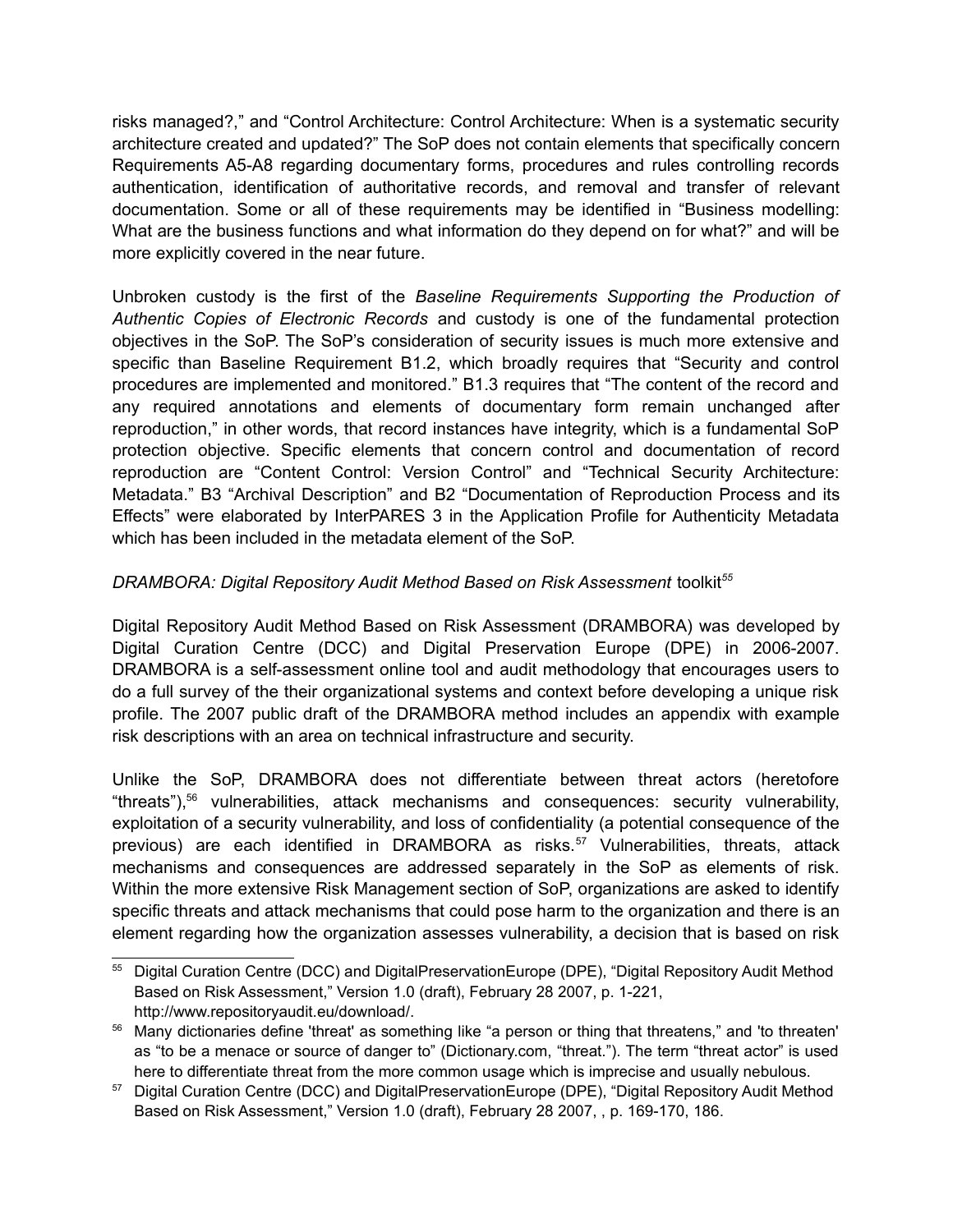level and maturity level. Specific vulnerabilities are not addressed in one element, however the SoP implicitly anticipates numerous areas of potential vulnerability, both human and technological, throughout its 111 elements. Under "Risk Management: Threats: What attack mechanisms are considered?," the SoP identifies scores of "attack mechanisms," each representing a class of potential vulnerabilities, and supports use of an automated tool to rank these. In the "Risk Management: Vulnerabilities: How and when are information-related vulnerabilities assessed?" SoP element, decisions about vulnerability assessment are included as well. In addition to the risk management analysis, the SoP includes elements regarding the ways in which the organization may fail to protect the integrity, availability, confidentiality, usecontrol, accountability, transparency and custody of the content it manages in the Control Architecture.<sup>[58](#page-9-0)</sup>

A major difference between DRAMBORA and the SoP is the value used to measure "risk." The term "risk" is one that is commonly debated in the relevant communities, and metrics surrounding risk are often poorly defined and used. The consequence metrics used throughout the SoP include potential wasted time and effort (inefficiency), substantial negative publicity, acts viewed as gross negligence, substantial enterprise value reduction, serious bodily harm, environmental damage, societal harm, loss of (human) life, enterprise collapse, and other dire consequences, as detailed in the "Overarching: Content: What content does the enterprise have and what are the consequences of protection failures?" element. The SoP analysis is oriented to the institution as a holistic whole, not only risks that seem to directly affect the content. At a conceptual level, this is because the SoP takes the perspective that the job of Information Protection is to "assure the utility of content."<sup>[59](#page-9-1)</sup> DRAMBORA asks users to consider risk with respect to potential loss of authenticity and understandability of the repository's holdings, the "ultimate practical expression of failure for repositories that are auditable using this toolkit." [60](#page-9-2) DRAMBORA's focus on archival loss seems to overlook the ways in which other types of loss, such as financial loss, might have a collateral effects on the sustainability of the archives, and perhaps more importantly, the larger potential effects of archival failures on the rest of society. The term "risk" in the SoP is somewhat unclear, but it notionally identifies risk as a combination of consequences and threats in which risks are higher as each of these increase.

# *SPOT (Simple Property-Oriented Threat) Model* for repository risk assessment*[61](#page-9-3)*

The SPOT model is a lightweight, outcomes-based risk assessment for digital preservation. Based on a review of digital preservation literature, the SPOT model identifies six principles of digital preservation, characterized as properties of a well-preserved object: availability, identity,

<span id="page-9-0"></span><sup>58</sup> Fred Cohen, "Overarching: Content: What content does the enterprise have and what are the consequences of protection failures?" *Archive Information Protection Standard of Practice*, All.net, accessed August 25 2014, available at http://all.net/SoP/Archives/index.html.

<span id="page-9-1"></span><sup>59</sup> Fred Cohen, *Enterprise Information Protection*, All.net, accessed August 25 2014, available at http://all.net/SoP/SecDec/index.html.

<span id="page-9-2"></span><sup>&</sup>lt;sup>60</sup> Andrew McHugh, Raivo Ruusalepp, Seamus Ross, and Hans Hofman, "Digital Repository Audit Method Based on Risk Assessment," *Digital Curation Centre (DCC) and DigitalPreservationEurope (DPE)* (2007), p. 84F.

<span id="page-9-3"></span><sup>&</sup>lt;sup>61</sup> Sally Vermaaten, Brian Lavoie, and Priscilla Caplan. "Identifying Threats to Successful Digital Preservation: the SPOT Model for Risk Assessment." *D-Lib Magazine* 18, no. 9 (2012): 4.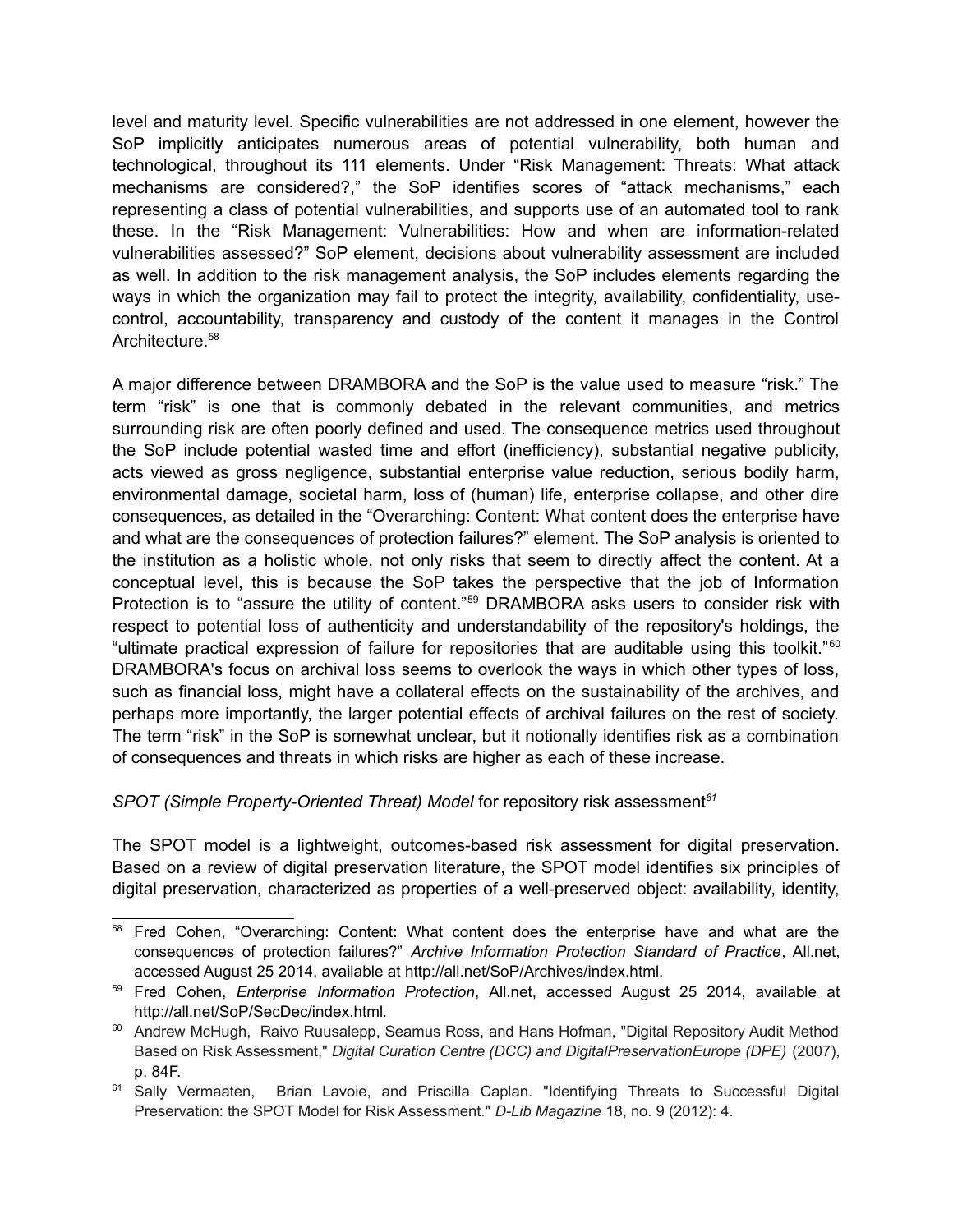persistence, renderability, understandability, and authenticity. The repository applying the SPOT risk assessment is asked to identify possible threats to each property and mitigation strategies. The SPOT model encourages users to focus on the part of the preservation management process in which each property is most vulnerable and includes suggestions "regarding the parts of the digital preservation process most relevant to a particular property-threats combination."

There are some differences between the SPOT model's principles and the SoP's protection objectives. The SoP is based on the seven following protection objectives: integrity, availability, confidentiality, use control, accountability, transparency, and custody. The conceptual fields of identity, persistence and authenticity in the SPOT model overlap with those of integrity and custody in the SoP. However, the SPOT model does not specifically include concepts of accountability, transparency and confidentiality. The SoP does not specify the concept of renderability as a protection objective, although it is implicit in the concepts of use control and availability. In particular, availability is identified with "Access," which in the "Control Architecture: Access facilitation: How is access facilitated once identity is adequately established?" section is defined as "access: the granting of capabilities to examine, modify, delete, add to, or otherwise apply content to gain utility." It is the last part that encompasses renderability. Additional consideration is given under "Technical Security Architecture: Lifecycles: What aspects of lifecycles are considered in the protection program and its processes?" which includes content and within content includes "Use," "Presentation," and "Disposition" elements. Under "Use," it states "When in use, data must be in usable form." Under "Presentation," it states, among other things, "It is critical that the presentation accurately represent the intent of the application." Under "Disposition," "Migration" is considered and includes "accessibility in a useful form for content from systems that are obsolescent or obsolete," and similar language. In SPOT, "The concept of renderability was an important addition to the canon, as it encapsulated to some extent the discussion of content in the Waters report as the "knowledge or ideas the object contains," recognizing that it might be necessary to transform the original bits of an object in order to ensure that its content can be rendered (delivered) with current technologies."[62](#page-10-0)

The SoP includes a protection objective analysis that is similar to the SPOT model, but much more demanding.<sup>[63](#page-10-1)</sup> The repository is asked to estimate the consequences in the event of a failure to maintain each protection objective for every major type of content stored by the institution. Examples are provided, such as "Confidential or proprietary financial data."

The SoP's Risk Management section takes risk analysis far beyond the scope of the SPOT model. The Risk Management section includes elements on the risk management process; the avoidance, acceptance and transfer of risks; threats (actors), attack mechanisms, and vulnerabilities; risk aggregation; separation of duties; interdependencies; costs; surety matching; failsafes; changing systemic risks and changing subsystem risks.

<span id="page-10-0"></span> $62$  Ibid.

<span id="page-10-1"></span> $63$  Fred Cohen, "Overarching: Content: What content does the enterprise have and what are the consequences of protection failures?" *Archive Information Protection Standard of Practice*, All.net, accessed August 25 2014, available at http://all.net/SoP/Archives/index.html.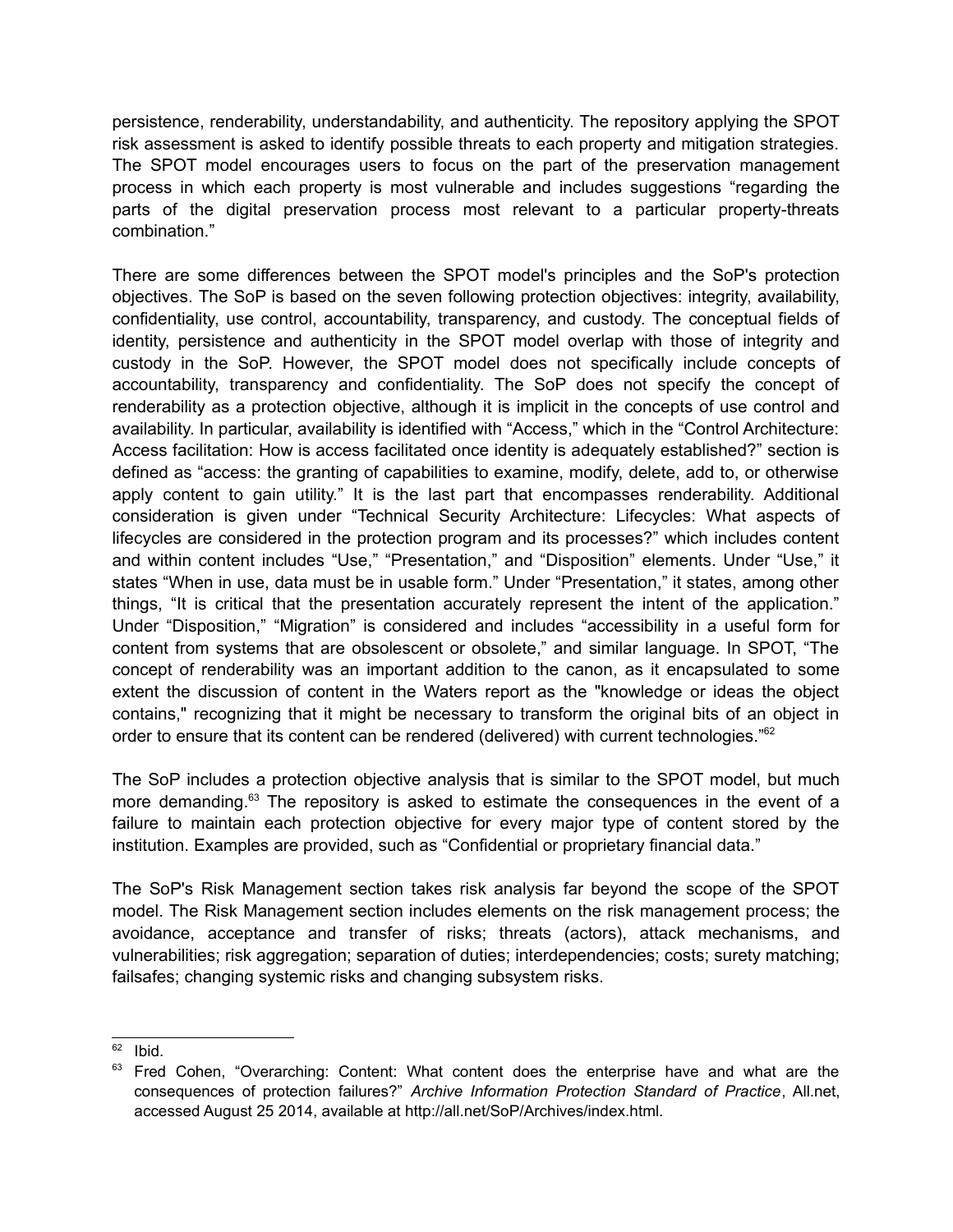# *Audit and Certification of Trustworthy Digital Repositories (ISO 16363)[64](#page-11-0)*

The *Audit and Certification of Trustworthy Digital Repositories Recommended Practice* was published by the Consultative Committee for Space Data Systems (CCSDS) in 2011 and adopted by the International Standards Organization (ISO) in 2012 with the identification ISO 16363. ISO 16363 is based on the Trustworthy Repositories Audit & Certification: Criteria and Checklist (TRAC), developed by the Research Libraries Group (RLG) and the National Archives and Records Administration (NARA) in 2003. The original TRAC was itself based on the CCSDS OAIS Reference Model (ISO 14721).

Each requirement is followed by an explanation of how the repository could demonstrate compliance with the requirement, often in the form of documentation. Each of the Security Risk Management requirements recommend that the repository follow the codes of ISO 27000 and that it has documentation of completed analysis, controls in place and preparedness. It does not specify, however, how the analysis and controls that are documented should be technically performed or how often. The ISO 27000 series were among the standards consulted when the Enterprise Information Protection SoP was developed. In the Archives and Enterprise Information Protection SoP, "GAISP, COSO, ISO-27001, ISO-27002, and industry-specific standards" are recommended as the bases for application in large, commercial enterprises or institutions with a maturity level of Defined or higher.

The scope of the SoP does not include most of the criteria of the Digital Object Management section of ISO 16363 and does not prescribe financial sustainability, preservation planning, or the definitions and controlled transformations of the repository's Submission Information Packages (SIP), Archival Information Packages (AIP) and Dissemination Information Packages (DIP). Criteria that the repository designates its primary users and that the repository monitor the designated community and make digital content available and usable based on community needs are also beyond the scope of the SoP. The SoP is a neutral evaluative tool rather than a certification criteria with regards to the institution's core responsibilities. In the Overarching: Promises element, the institution must describe the promises it makes, to whom and why, while in the Oversight section, the institution describes how it prioritizes, documents and analyses its duties to protect.<sup>[65](#page-11-1)</sup> The SoP was augmented to include a simplified form of the OAIS model, but generally does not advise on specifics to the level of ISO 16363.

*Nestor Seal for Trustworthy Digital Archives[66](#page-11-2)*

<span id="page-11-0"></span><sup>&</sup>lt;sup>64</sup> Consultative Committee for Space Data Systems (CCSDS), "Audit And Certification Of Trustworthy Digital Repositories," CCSDS 652.0-M-1, *Recommended Practice*, 1 (2011), pp. 1.1-B.1 http://public.ccsds.org/publications/archive/652x0m1.pdf.

<span id="page-11-1"></span><sup>&</sup>lt;sup>65</sup> Fred Cohen, "Overarching: Promises: What promises does the archive make, to whom, and why? How do they relate to information?" *Archive Information Protection Standard of Practice*, All.net, accessed August 25 2014, available at http://all.net/SoP/Archives/index.html.; Ibid "Oversight: How are different sorts of duties prioritized in determining what to protect and how well?"

<span id="page-11-2"></span><sup>&</sup>lt;sup>66</sup> Henk Harmsen, Christian Keitel, Christoph Schmidt, Astrid Schoger, et al., "Explanatory notes on the nestor Seal for Trustworthy Digital Archives," nestor Certification Working Group, (2013), p. 1-40, http://files.d-nb.de/nestor/materialien/nestor\_mat\_17\_eng.pdf.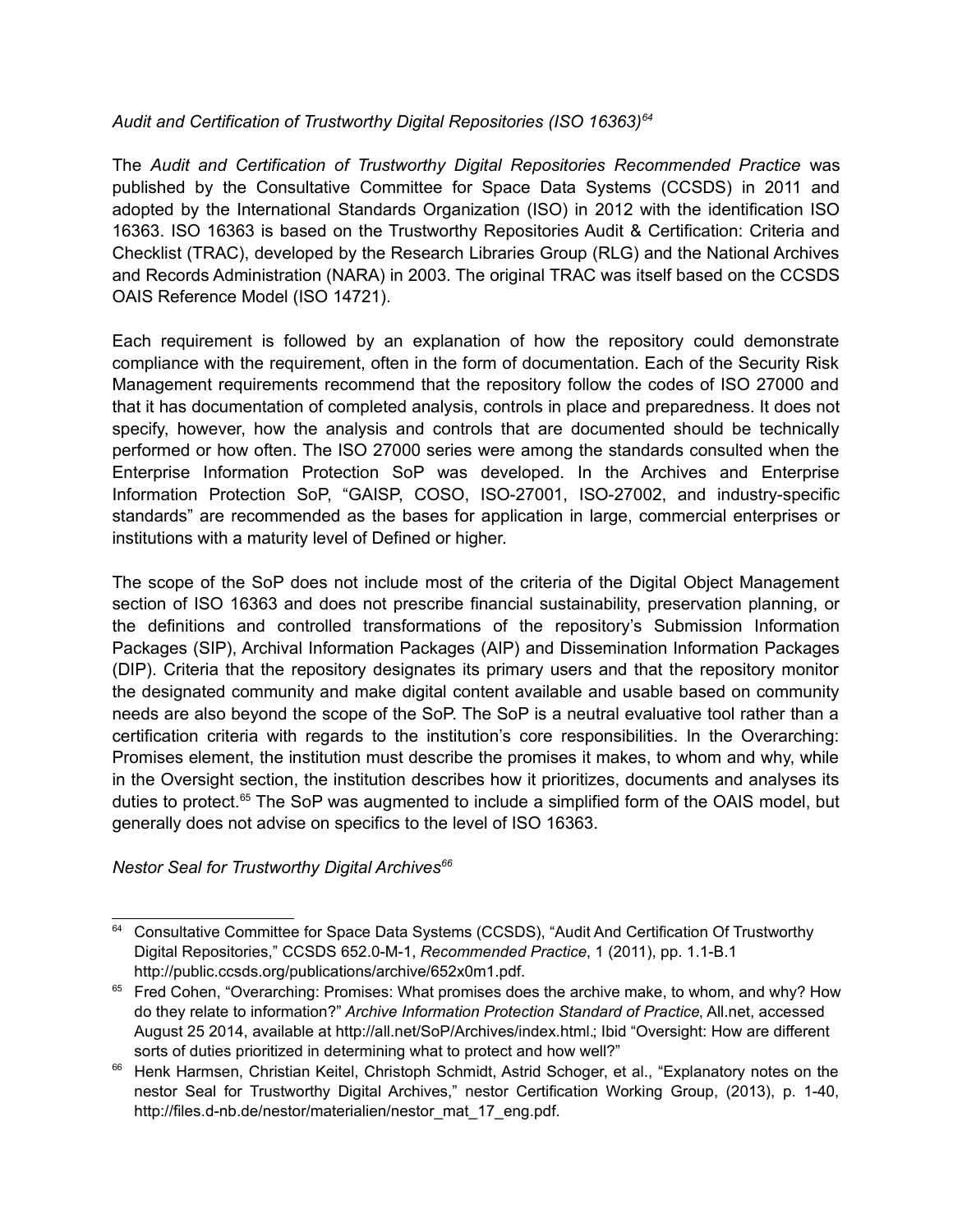The nestor (Network of Expertise in long-term STORage and accessibility of digital resources in Germany) Catalogue of Criteria for Trusted Digital Repositories are based on DIN 31644 and the OAIS Reference Model. The nestor criteria are available in German and English and are designed for self-assessment of memory institutions, including archives, libraries, and museums. After a positive review from the nestor working group, a compliant repository may be awarded with the nestor Seal for Trustworthy Digital Archives.

In order to be compliant with nestor, a repository must identify the characteristics of the digital objects that must be preserved. The documentary and functional characteristics that are selected as essential to preserve is inevitably balanced between the technical possibilities and needs of user community. Similarly, the repository must define its SIPs, AIPs and DIPs with regard to their structure, format and metadata, and it must control and document any transformations performed. The digital repository must also provide representation information through documentation, software, format transformation, emulation, instructions, or other means. Nestor points to IT infrastructure and security of the digital repository in the last two criteria (C33 and C34) and requires documentation for the IT infrastructure "in abstract terms, [and] its operation need not be comprehensively tested."<sup>[67](#page-12-0)</sup> The SoP fills this gap in nestors' applicability to IP by turning the lens of IP to the ARM institution as a whole rather than as one of the less emphasized criteria.

Many of the nestor criteria are addressed in the SoP framework, including criteria C1 to C3, and C6 to C11 in the Overarching sections on the ARM institution's mission, promises, and legal duties. C13 on evaluating the institution's assets is a requirement for the process of risk management that the SoP uses to evaluate risk within the organization. C14 on integrity and ingest is addressed in the control architecture section of the SoP as well as being an explicit part of the protection objectives within the SoP. C15 to C19 concerning authenticity are also addressed in the SoP control architecture. C27 on identifiers are addressed through the Zone section of the SoP in detail. C28 to C32 concerning specific metadata are addressed in the metadata table provided for in the Technical security architecture – metadata section.

Nestor criteria C4 requires the institution to provide suitable search capacity for users to access the material which the SoP does not address explicitly outside of assuring access to different levels of users as necessary. Criteria C12 on crisis or successor management is not explicitly developed in the SoP, but left to the institution to address within its own documentation. Criteria C20 recommends that ARM institutions retain the right to migrate digital content into accessible formats. The SoP does not recommend this tactic specifically but rather, in addressing the issues of access and migration throughout the framework, provides for the process for ARM institutions to assure access and migration capabilities for records created and ingested. Criteria 21-26 address SIPs AIPs and DIPs which, as previously discussed, are not included in the scope of the framework.

The nestor criteria explicitly require that the repository monitor changes in technology and the user knowledge base and conduct long-term preservation planning. The SoP references preservation planning under OAIS, but really deals with the long term issues under "Technical

<span id="page-12-0"></span><sup>67</sup> Ibid., p 39.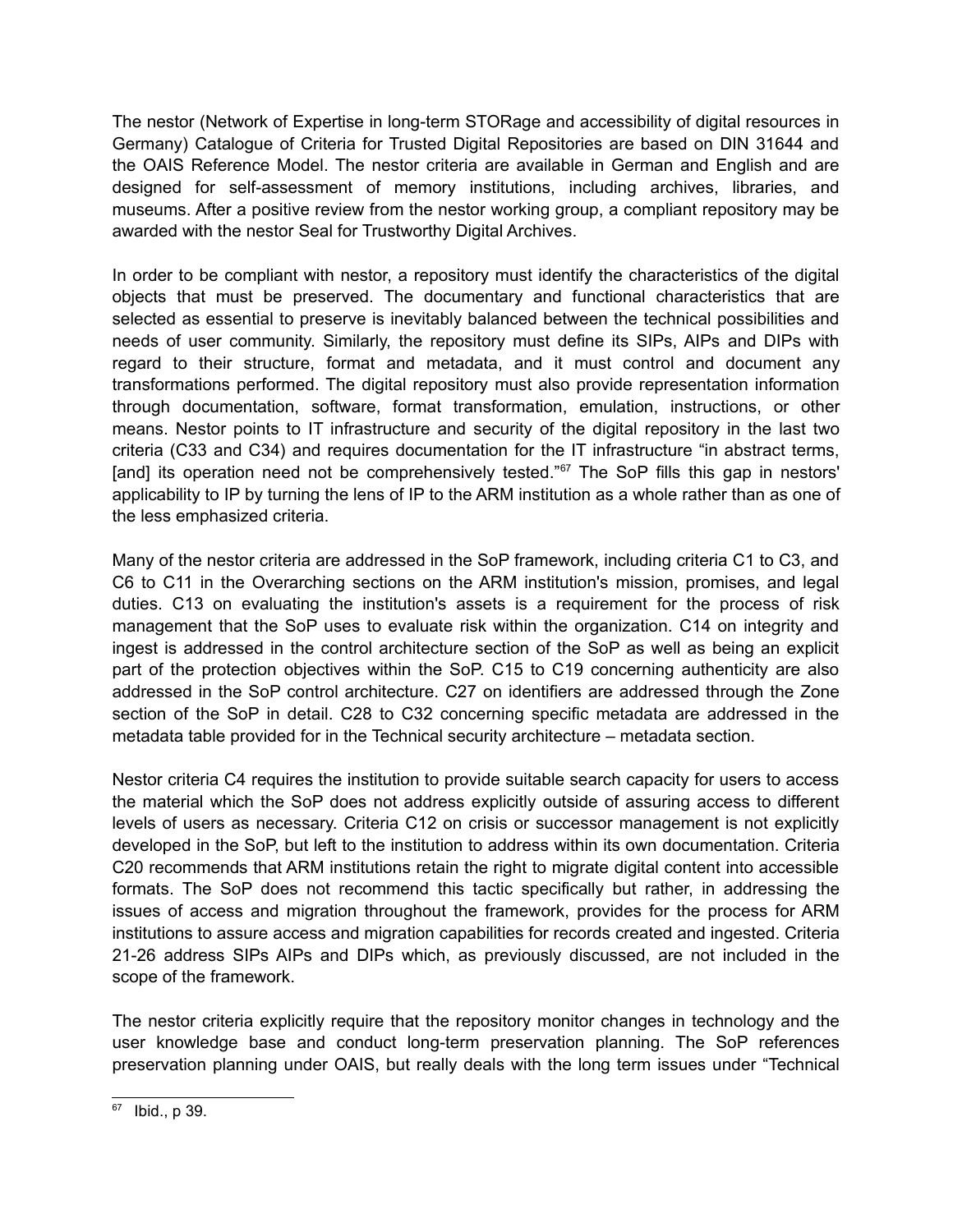Security Architecture: Lifecycles: What aspects of lifecycles are considered in the protection program and its processes?" and in issues related to backup storage media. Lifecycles in the SoP include business, people, systems, and content, each of which involves a "womb to the tomb" or longer chain of issues. It does not contain recommendations regarding the total scope of the long-term vision of the institution. Rather, the SoP relies on the institution to provide its own long-term vision for the institution during the application of the SoP and review process, and use of the SoP will likely inform the long-term vision by revealing gaps in the current IP approach and practices as well as alternative approaches. Based on the long-term vision of the institution, the SoP recommends lifecycle issues to be addressed, and provides reasonable and prudent alternatives for how each should be addressed in any particular situation.

Nestor specifically recommends use of digital signatures for both ingest and dissemination for the purposes of authentication on receipt, not confidentiality. It requires that the repository provide ways for users to be sure of technological integrity of the disseminated objects through the application of metadata and digital signatures. While the SoP includes elements regarding when data at rest and in motion should be encrypted, it does not specify the type of encryption, as this is not really the issue for preservation. Rather, the use of digital signatures in the SoP is related to integrity. For example, 'Modification' under 'Content' in the Lifecycles element in the SoP states: "Malicious modification of data is highly undesirable and protection typically involves the use of cryptographic checksums for detection and access controls for prevention."[68](#page-13-0) Other references to integrity include logically secured infrastructure in "Overarching: Location: Where are content and work located" and the notion of freedom from alteration in "Control Architecture: Objectives: What are the protection objectives and how are they applied," along with which is noted "cryptography has serious limitations in integrity protection."<sup>[69](#page-13-1)</sup> However, cryptographic protocols and checksums on traffic and/or content are included as part of "connection controls" and digital signatures is included as a type of checksum under one of the options. Cryptographic protocols used in conjunction with normal access controls or microzone controls to prevent interception and/or alteration of control and data en-route as part of microzoning strategy is also noted in the SoP. In any case, beyond cryptography and digital signatures for integrity in transfer, a more encompassing application of the principle of integrity includes aspects of securing the ARM infrastructure. Nestor criteria 6.3 notes "The [digital repository] should ensure that no unauthorised user can obtain rights over digital objects, metadata or other system elements,"<sup>[70](#page-13-2)</sup> while the SoP asks the ARM institution "What access control model is used?"<sup>[71](#page-13-3)</sup> within the larger Control Architecture element in order to address the need for both the integrity of the records in the system, as well as access by intended users.

Much of the nestor criteria are specifically addressed in the SoP framework and in greater depth than simple documentation. The SoP provides the ARM institution with reasonable and prudent alternatives based on the circumstances and from an Information Protection perspective. For

<span id="page-13-0"></span><sup>68</sup> Fred Cohen, *Archive Information Protection Standard of Practice*, All.net, accessed August 25 2014, available at http://all.net/SoP/Archives/index.html.

<span id="page-13-1"></span> $69$  Ibid.

<span id="page-13-2"></span><sup>70</sup> Nestor Working Group on Trusted Repositories Certification, *Catalogue of Criteria for Trusted Digital Repositories,* Version 1, Frankfurt am Main: nestor c/o Deutsche Nationalbibliothek 2006. July 12, 2014.<http://edoc.hu-berlin.de/series/nestor->materialien/8en/PDF/8en.pdf. p. 21.

<span id="page-13-3"></span><sup>71</sup> Fred Cohen, *Archive Information Protection Standard of Practice*, All.net, accessed August 25 2014,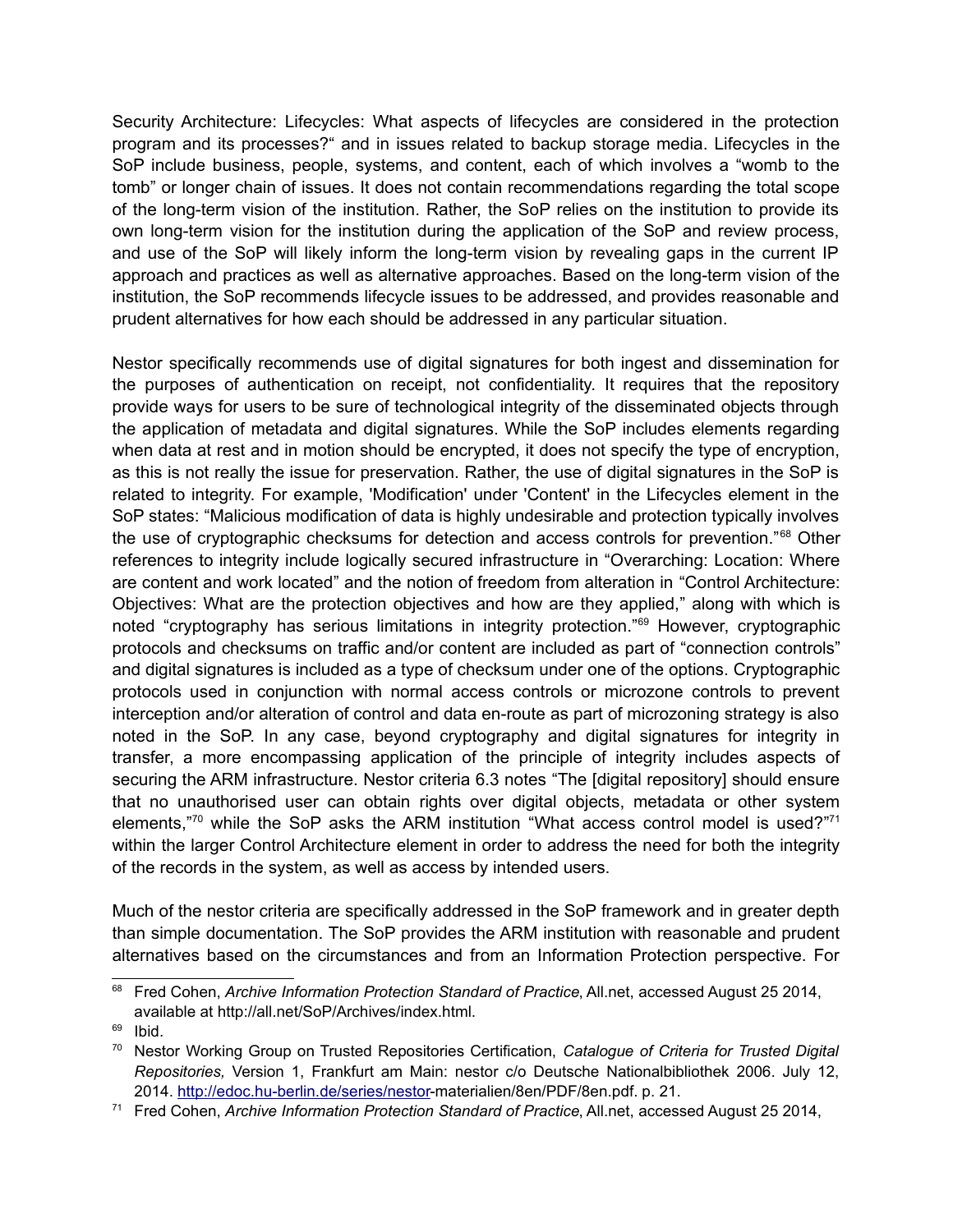the criteria addressed in the Overarching elements, the process of using the SoP tool will provide the institution the opportunity to begin documentation if they have not done so already.

# *Aboriginal and Torres Strait Islander Library, Information, and Resource Network Protocols (ATSILIRN)[72](#page-14-0)*

The protocols are not intended as IP directives but rather a guide for libraries, archives, and information services in appropriate ways to interact with communities as well as handle content. In circumstances where material related to aboriginal groups is held by the archival institution, the protocols point to an additional concern with copyright. Aside from the rights of the creator, the community considers itself owners of the culture, and as such possessing the moral rights to protect their cultural and intellectual property. In Canada, moral rights include the author's right to the integrity of the work, as well as the right to be associated with the work, and cannot be assigned, only waived. The SoP folds issues like moral rights into intellectual property. Intellectual property is a factor in risk management and moral rights are included in that consideration. SoP requires institutions to state what promises they are required to uphold as an institution and in terms of important relationships between groups, the ATSILIRN provides greater insight as to how that might be negotiated between an ARM institution and local aboriginal communities. Rights are also covered in the SoP under legal elements. Specifically, legal mandates are identified as part of the "duty to protect" area, and process by which legal mandates are fulfilled are identified in the SoP in a variety of places, ranging from workflow controls to governance. However, because of the large number and high rate of change associated with laws on a global basis, the SoP does not address individual laws on a case by case basis.

# *Data Seal of Approval Guidelines (DSA)[73](#page-14-1)*

The Data Seal of Approval (DSA) is a self-assessment tool based on sixteen guidelines and five criteria measuring quality characteristics in the creation, (re-)use and storage of digital research data. It was created by the Data Archiving and Networked Services (DANS), itself a product of two Dutch science organizations, and focuses on the potential for research data to be reused by other researchers after its final disposition. DSA gives guidelines for three groups of stakeholders: data producers, data repositories, and data consumers and focuses on the data repository as a support for the creators and (re)users of the records. The five criteria, which determine whether or not the digital research data may be qualified as "sustainably archived," are as follows:

- The research data can be found on the Internet.
- The research data are accessible, while taking into account relevant legislation with regard to personal information and intellectual property of the data.
- The research data are available in a usable format.
- The research data are reliable.

<span id="page-14-0"></span><sup>72</sup> *The Protocols*, Aboriginal and Torres Strait Islander Library, Information and Resource Network Inc. http://aiatsis.gov.au/atsilirn/protocols.php.

<span id="page-14-1"></span><sup>&</sup>lt;sup>73</sup> Data Seal of Approval Board, "Data Seal of Approval Guidelines," Version 2, (July 19, 2013), http://www.datasealofapproval.org/media/filer\_public/2013/09/27/guidelines\_2014-2015.pdf.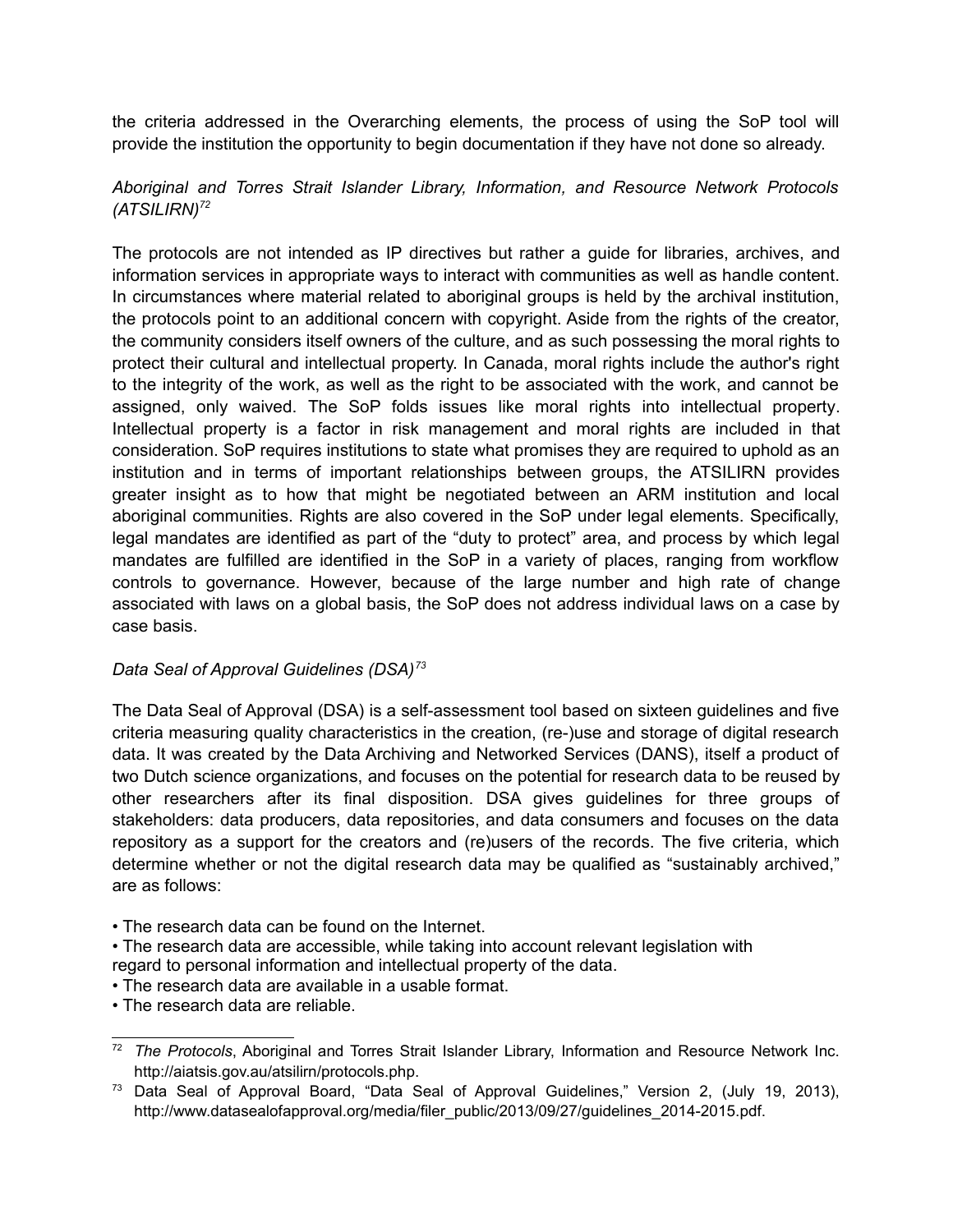• The research data can be referred to.<sup>[74](#page-15-0)</sup>

DSA notes interoperability with the above mentioned standards: nestor, TRAC, and DRAMBORA, as well as others. While DSA is designed specifically with scientific and scholarly data in mind, it can be applied to all types of digital data or digital objects. DSA *Guidelines* are generally addressed by the SoP in the areas of metadata provision; legal and contractual compliance; documentation of processes and procedures; workflows and data lifecycles; access controls and regulations; technical infrastructure; and maintenance of data authenticity and integrity through chain of custody, audit, and version control mechanisms.

While the first 3 guidelines are directed at data producers rather than repositories and institutions, Guideline 1 also suggests that information about the methods and techniques of data creation and collection should be made explicit to users to facilitate assessment of legal and ethical compliance of the data collection. This methodological information could be incorporated as metadata.<sup>[75](#page-15-1)</sup> The SoP has been augmented to include transparency as a protection objective, and as such, this is covered.

Guideline 4 of the DSA requires that repositories establish an explicit mission for digital preservation, including having a succession plan in place for digital assets and ensuring compliance by third party service providers with DSA, DIN, or ISO standards. The SoP model provides for DSA compliant institutions by asking organizations to describe their mission as well as any promises they make and their purpose. The Management and Risk Management sections of the SoP address standards compliance and personnel, while the issues attendant to using third party service providers, including regulatory compliance and archival control, are found in the section "Overarching: Outsourcing Things" as well as under interdependencies and related areas.

DSA Guidelines 2, 7 and 10 address the concerns of file formats and obsolescence issues, which may be mitigated by long-term digital preservation planning (Guideline 7) and the use of preferred formats for digital objects (Guideline 2 and 10). Preferred formats are not given, but assumed to be developed within the context of the repository and the research discipline preferences and needs. Preferred formats for ingest, storage and access are not addressed in such terms in the SoP, however the issues of system obsolescence and content transforms and presentation are referenced as medium-risk aspects of lifecycle control and migration in the Lifecycles element.<sup>[76](#page-15-2)</sup>

Guidelines 11 and 12 note integrity and authenticity, which are included in the SoP protection objectives. Guideline 13, on technical infrastructure, is addressed in much more depth in the

<span id="page-15-0"></span><sup>74</sup> Data Seal of Approval Board, "Data Seal of Approval : Quality guidelines for digital research data" Version 2, (2013) https://assessment.datasealofapproval.org/media/files/DSA\_booklets/DSAbooklet\_1\_June2010\_1.pdf.

<span id="page-15-1"></span><sup>&</sup>lt;sup>75</sup> Fred Cohen, "Techarch: Metadata: What Metadata should be ingested, created, retained, and presented?" *Archive Information Protection Standard of Practice*, All.net, accessed August 25 2014, available at http://all.net/SoP/Archives/index.html.

<span id="page-15-2"></span><sup>&</sup>lt;sup>76</sup> Ibid. "TechArch: Lifecycles: What aspects of lifecycles are considered in the protection program and its processes?"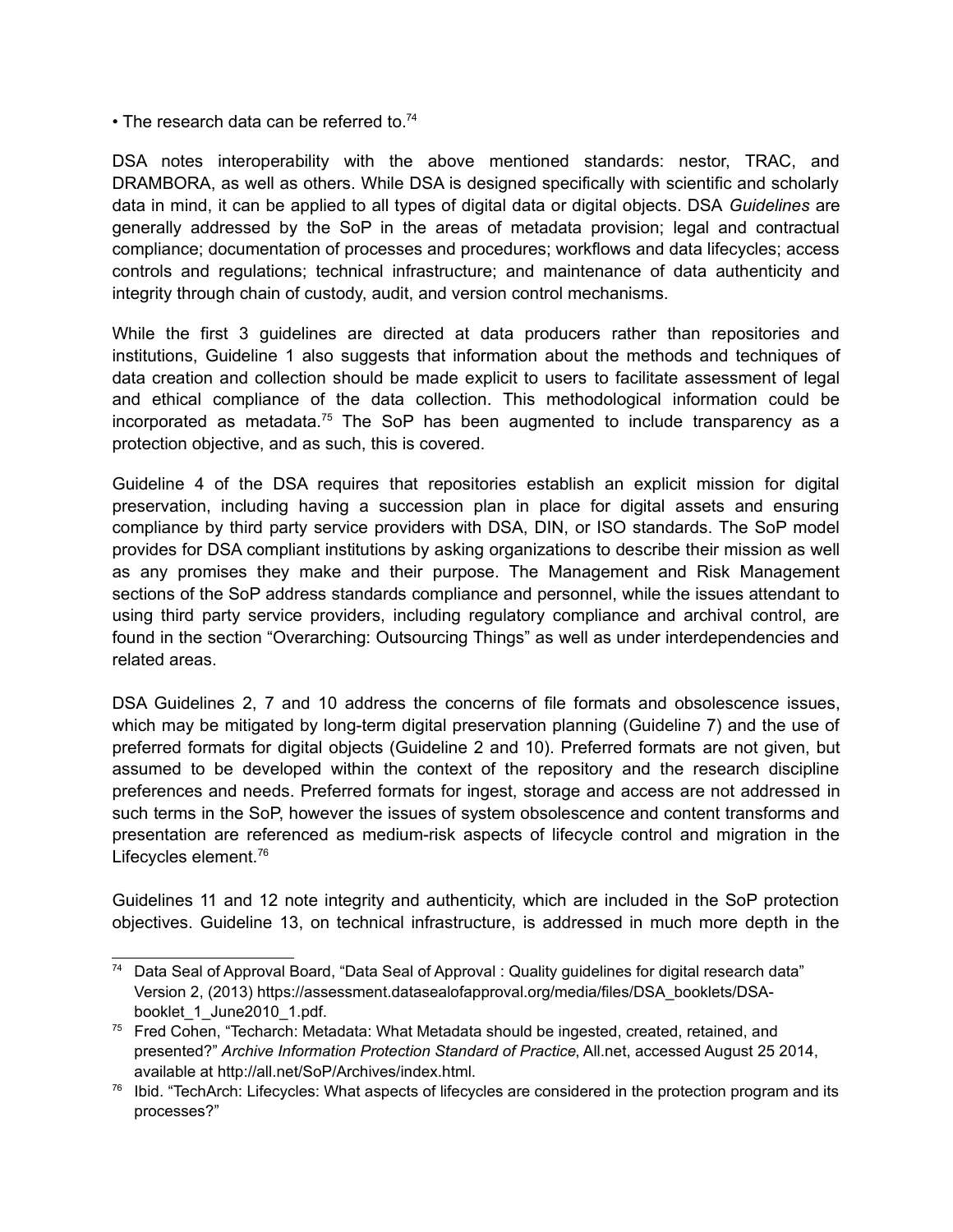SoP technical security architecture section, which folds aspects of Guideline 8: workflows and lifecycles of information objects into the architecture of the institution as a whole. While guideline 13 presumes use of the OAIS model, both the SoP and the Guidelines allow for other standards and institutional requirements to take priority.

The final three guidelines are directed at users rather than the ARM institutions, however it is also a reminder for institutions to document access rules, codes of conduct, and applicable licenses for the material accessible to its users. The SoP presumes as well that each institution will produce its own policies and documentation based on its previously described legal and other obligations within the Overarching section of the framework. Users who do not follow access rules and codes of conduct are addressed in the SoP sections on risk management and specifically the potential human vulnerabilities in the system as well as potential threats.

Overall, the *Guidelines* focus on publicly available data in data repositories, while the SoP broadly focuses on being applicable to a variety of material and institutional circumstances. The expectation that all documentation will be available on the Internet to aid transparency is addressed in the SoP protection objectives framework in order to respect the balance with other IP concerns for ARM records.

# *ICA Principles of Access to Archives: Technical Guidance on Managing Archives with Restrictions[77](#page-16-0)*

The International Council on Archives (ICA) *Technical Guidance on Managing Archives with Restrictions* was published in 2014. The document provides guidance on how to implement restrictions on holdings in archival repositories. The *Guidance* was written to integrate with the ICA's 2012 *Principles of Access to Archives*, which address "the legal authority to consult archives."<sup>[78](#page-16-1)</sup>. While the Principles are general, the Guidance is more specific, offering practical advice on the "legitimate withholding of materials in an archival institution."<sup>[79](#page-16-2)</sup> Whether that be "as required by laws and other authorities, ethics, or donor requirements"[80](#page-16-3) The *Guidance* covers activities such as the development of an access policy; setting access restrictions at the time of materials acquisition; control of access to restricted materials; description of restricted materials; decision-making, implementing, and documenting access restrictions; requests for restricted materials; and the release of formerly restricted materials.

<span id="page-16-0"></span><sup>77</sup> International Council on Archives Committee On Best Practices And Standards Working Group On Access, "ICA Principles of Access to Archives: Technical Guidance on Managing Archives with Restrictions," 2014, p. 1-23, http://www.ica.org/15369/toolkits-guides-manuals-andguidelines/technical-guidance-on-managing-archives-with-restrictions.html.

<span id="page-16-1"></span><sup>&</sup>lt;sup>78</sup> ICA Committee on Best Practices and Standards Working Group on Access "Principles of Access to Archives : a Success for Transparency and Right to Information," 2012, p. 3.

<span id="page-16-2"></span><sup>&</sup>lt;sup>79</sup> International Council on Archives Committee On Best Practices And Standards Working Group On Access, "ICA Principles of Access to Archives: Technical Guidance on Managing Archives with Restrictions," February 01 2014, p. 1-23, http://www.ica.org/15369/toolkits-guides-manuals-andguidelines/technical-guidance-on-managing-archives-with-restrictions.html, p. 3.

<span id="page-16-3"></span> $80$  Ibid. p 2.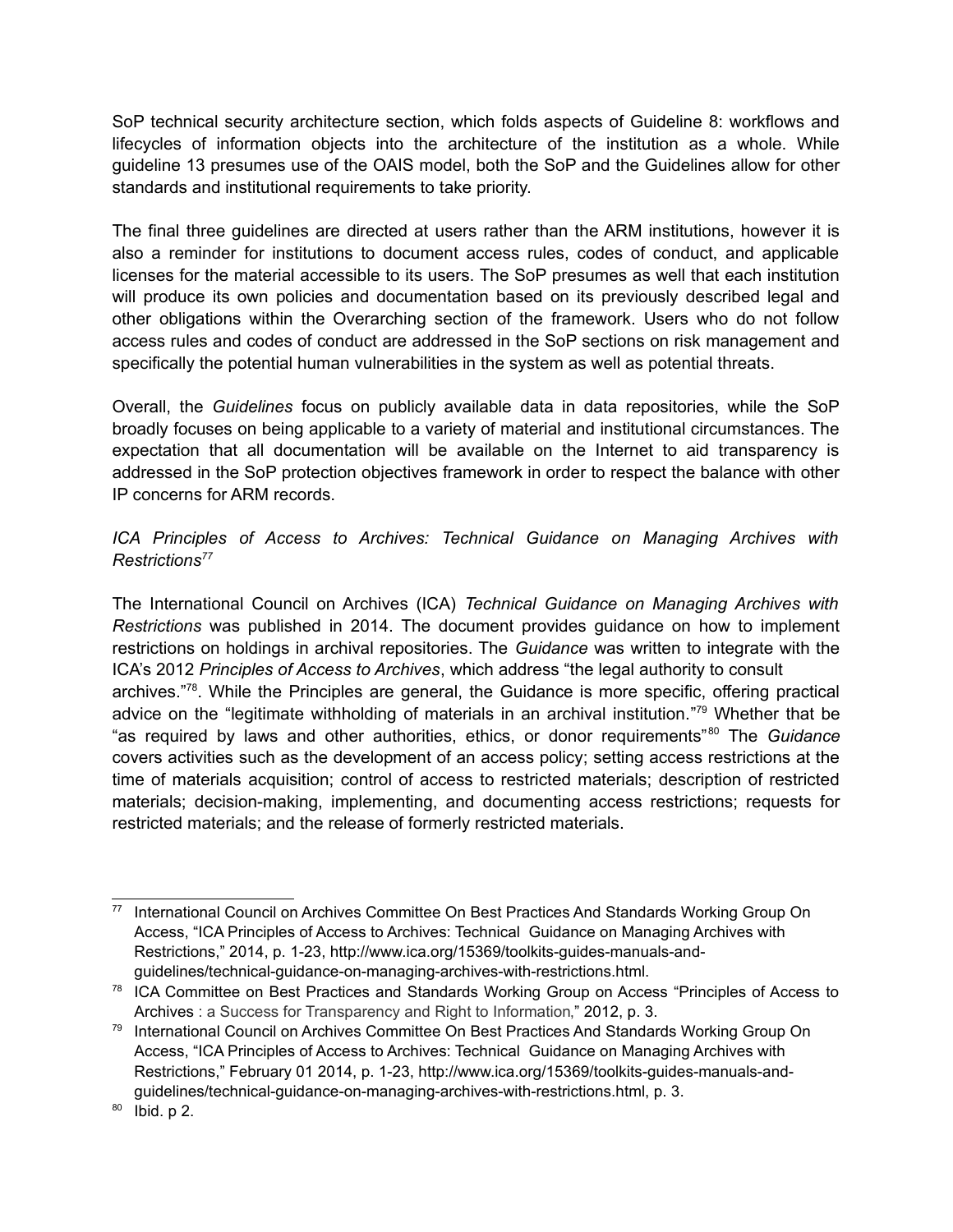The SoP provides guidance on what access control method to use, but is agnostic with regard to the purpose of access controls and the circumstances of implementation. Consequently, it anticipates a larger number of access control types than the *Guidance*, including "clearances, classifications, and compartments" as one of the approaches. The activities of decision-making, implementing, and documenting access restrictions are broadly covered and abstracted in the SoP in the areas of Business Modelling, Content Control, Technical Architecture and Management. The SoP does not specifically address topics such as redaction methods, requests for restricted materials and the reclassification of materials.

The SoP provides a more detailed consideration of some of the issues addressed by the Guidance, for example in the physical and internal (i.e. staff access) and control of archival holdings (D and E). On the subject of the description of restricted materials (F), one notable difference between the SoP and the Guidance is that in the former, description is addressed through metadata, while in the latter, the focus is on the production of finding aids.

Within the Overarching element, the SoP addresses certain duties the ARM institution may be cognizant of, for example: Legal and regulatory duties, Contractual duties, Chief Executive defined duties. Board defined duties, Owner-defined duties, Auditor or other external source duties, Line management defined duties and/or by conduct. In contrast the *ICA Principles of Access to Archives* points to the awareness of donor agreements (7) in access policies specifically. The duties created by donor agreements can be seen under "Contractual duties" and "are also addressed by the SoP requirement that ARM institutions spell out all promises and related duties under Overarching element "What Promises Does The Archive Make, To Whom, And Why?"<sup>[81](#page-17-0)</sup>

The SoP provides more in the way of security implementation possibilities for thinking through the specific circumstances of access and restriction to records or data within an ARM institution. Guidance provides more information from an ARM policy and procedures perspective while the SoP presumes restricted material will be one aspect of the concerned ARM institution and provides reasonable and prudent options for securing the material.

# *ISO 15489:2001 Information and documentation -- Records management[82](#page-17-1)*

ISO 15489 was considered during the development of the SoPs and a sentence-by-sentence mapping was made between ISO 15489 and several other ISO standards. It appears that all of the elements of the mapped standards are present in the SoP. However, the structure of the SoP is significantly different than the structure of the ISO standard, and as such these are many-to-many mappings.

# **Conclusions**

<span id="page-17-0"></span><sup>81</sup> Fred Cohen, Archive Information Protection Standard of Practice, All.net, accessed August 25 2014, available at http://all.net/SoP/Archives/index.html.

<span id="page-17-1"></span><sup>82</sup> IInternational Organization for Standardization, *ISO/IEC 15489:2001 Information and documentation* --*Records management,* Geneva : International Organisation for Standardization, 2001.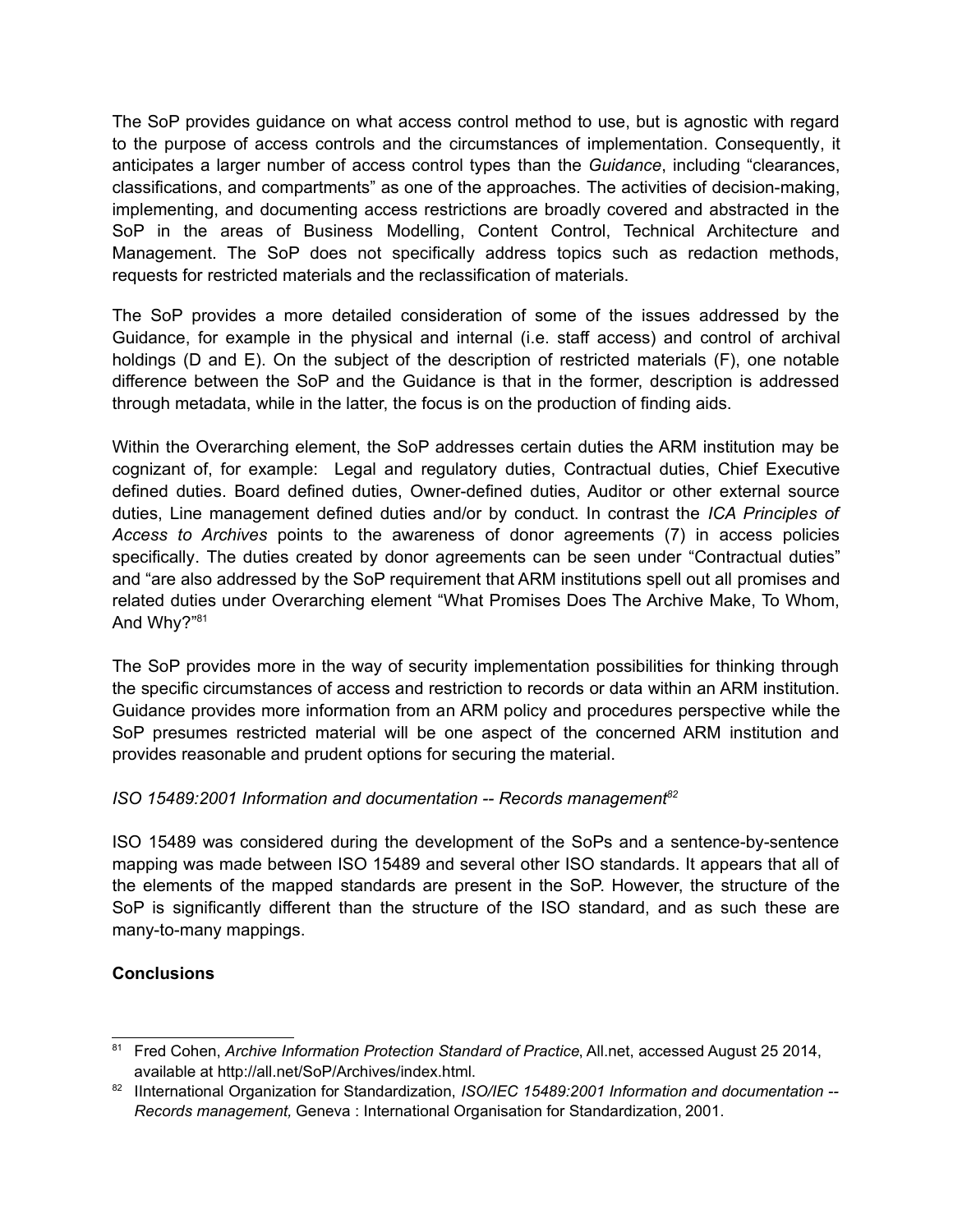Thus far, the initial literature review has been completed. Differences in scope between ARM literature and the SoP are apparent. The ARM literature places methodological risk management and computer security secondary to archival management. It typically does not take into account maturity and risk levels and other differing requirements of institutions. ARM literature is prescriptive with respect to the professional responsibilities of archives, while permissive as to how archives implements and achieves these responsibilities. The SoP makes recommendations about issues which impact long-term preservation planning and content management, but allows the institution to define its specific requirements in those areas. It collects information about the institution's mandate and responsibilities, but does not define the purpose of the institution for the institution. At the same time, the SoP is much more granular than most of the ARM literature reviewed, making practical recommendations about specific operations and processes in the IP systems based on the circumstances and context of the institution.

As mentioned previously, the next step in the SoP study is to apply the SoP in ARM environments. The team is in the process of soliciting the professional opinions of practicing ARM experts on whether the SoP's rote recommendations are reasonable and prudent for the interviewed institutions. This is necessary to ensure the SoP is both an accurate reflection of the target audience and a useful tool in evaluating IP practices. The InterPARES Trust research project represents a multi-national investment by the ARM community into these issues of IP and trust in digital records and data housed on the Internet. As can be seen from the long histories of both ARM and IP in society, the IP practices of ARM institutions are ever more important and intricate in a networked digital environment and the ARM SoP represents an important piece of work in developing the ARM community's sophistication in approach to information protection.

#### **Acknowledgements**

Dr. Fred Cohen is the principal researcher of Project NA03 of InterPARES Trust, the Archives Information Protection Standard of Practice (SoP) project. The project is also known as the 'Standard of practice for trust in protection of authoritative records in government archives.' In 2013-2014, three University of British Columbia School of Library, Archival and Information Studies graduate students -- Mel Leverich, Meghan Whyte, and Eng Sengsavang -- have assisted the project, and Corinne Rogers, Luciana Duranti, and Alexandra Bradley have advised.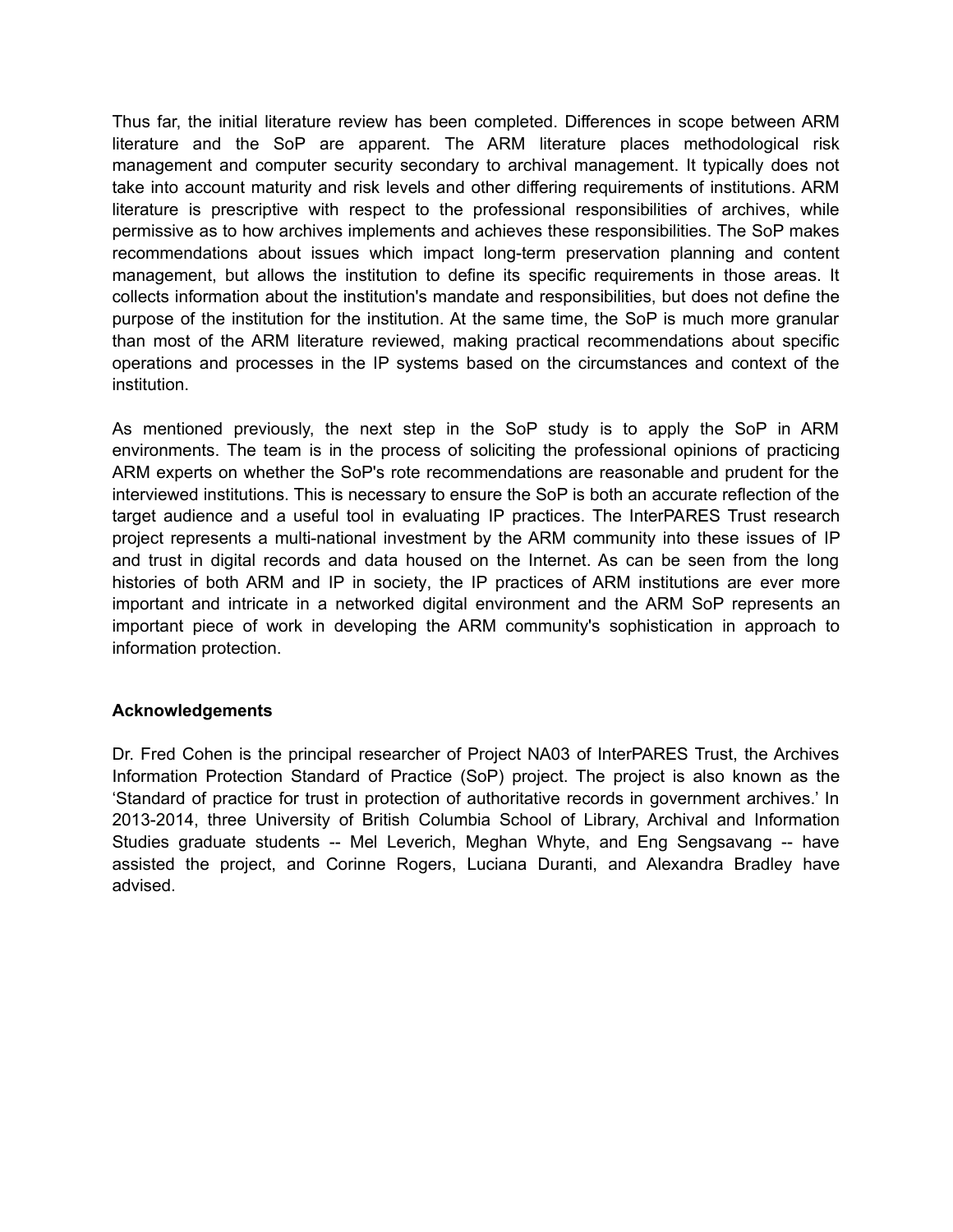#### Bibliography

- Becker, Christoph, Gonçalo Antunes, José Barateiro, Ricardo Vieira, and José Borbinha. "Control objectives for dp: Digital preservation as an integrated part of it governance." *Proceedings of the American Society for Information Science and Technology* 48, no. 1 (2011): 1-10.
- Brenner, Susan W. ''History of Computer Crime.'' In *The History of Information Security: a Comprehensive Handbook.* Ed*.* Karl de Leeuw, Maria Michael, and Jan Bergstra, 705-721. Boston: Elsevier, 2007.
- Canadian System Security Centre *Canadian Trusted Computer Product Evaluation Criteria*. Ottawa: Canadian System Security Centre, 1993.
- Cohen, Fred. *Archive Information Protection Standard of Practice.* All.net, accessed August 15 2014 http://all.net/SoP/Archives/index.html.
- Cohen, Fred. *Enterprise Information Protection Standard of Practice*. All.net, accessed July 7 2014, available at http://all.net/SoP/SecDec/index.html
- Cohen, Fred. *Fearless Security.* All.net, accessed July 7 2014, available at http://courses.all.net/index.html
- Commission of the European Communities. *Information Technology Security Evaluation Criteria*: P*reliminary Harmonised Criteria.* Luxembourg: Office for Official Publications of the European Communities, 1991.
- Consultative Committee for Space Data Systems (CCSDS), "Audit And Certification Of Trustworthy Digital Repositories," CCSDS 652.0-M-1, Recommended Practice, Issue 1, September 2011, pp. 1.1-B.1 <http://public.ccsds.org/publications/archive/652x0m1.pdf>
- Consultative Committee for Space Data Systems. *Producer-Archive Interface Methodology Abstract Standard*. Washington: CCSDS Secretariat, 2002. July 12, 2014. www.ccsds.org/publications/archive//651x0b1.pdf.
- Consultative Committee for Space Data Systems. *Reference Model for an Open Archival Information System*. Washington: CCSDS Secretariat, 2002. July 12, 2014. www.ccsds.org/publications/archive/650x0b1.pdf.
- Cook, Terry. "Easy to Byte, Harder to Chew: The Second Generation of Electronic Records Archives." *Archivaria* 33, no. 1 (1991): 202-216. http://journals.sfu.ca/archivar/index.php/archivaria/article/view/11812/12763.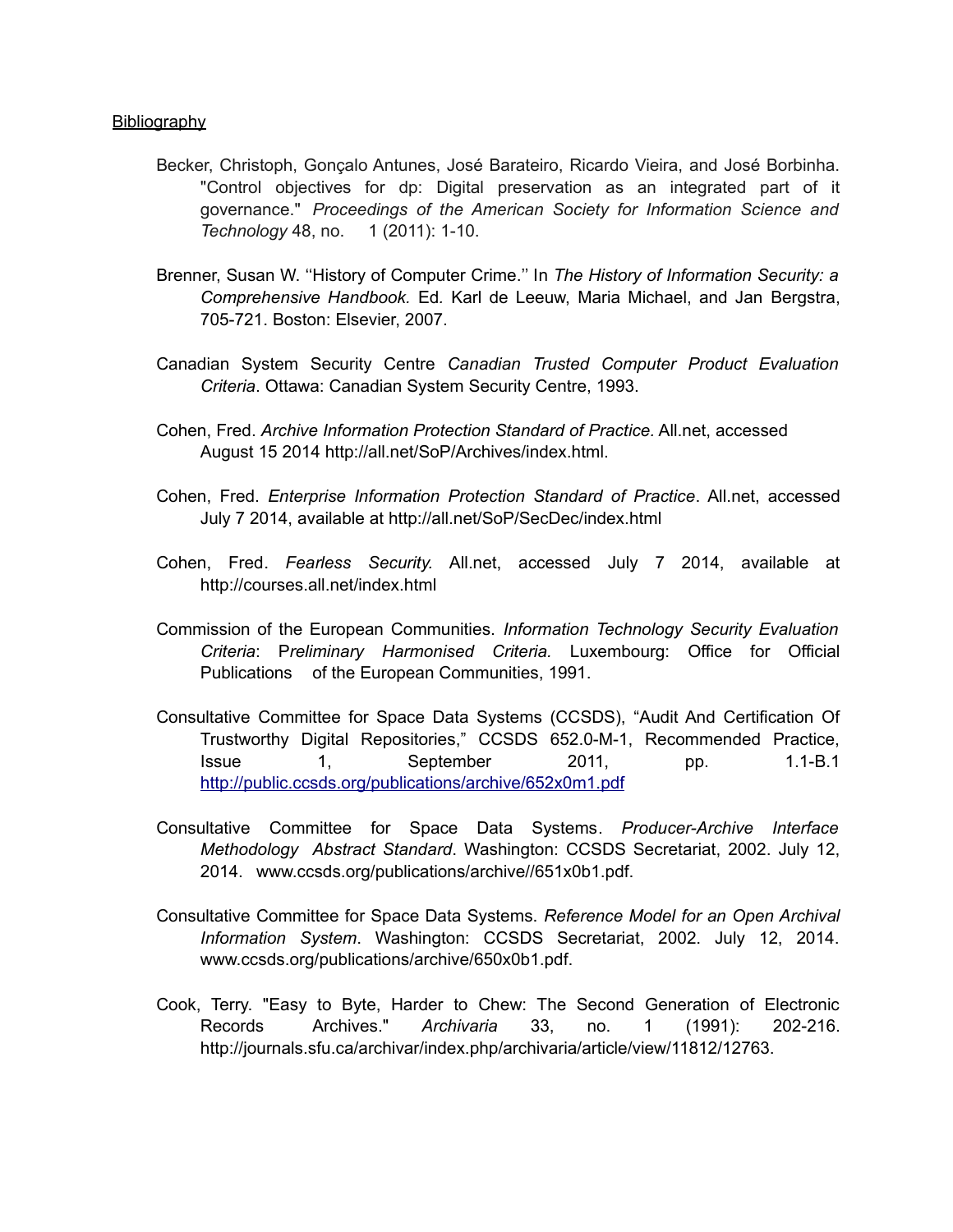- Data Seal of Approval Board, "Data Seal of Approval Guidelines," Version 2, (July 19, 2013), http://www.datasealofapproval.org/media/filer\_public/2013/09/27/guidelines\_2014-2015.pdf
- Data Seal of Approval Board, "Data Seal of Approval : Quality guidelines for digital research data" Version 2, (July 19, 2013) https://assessment.datasealofapproval.org/media/files/DSA\_booklets/DSAbooklet\_1\_June2010\_1.pdf
- Department of Defense. *Department of Defense Trusted Computer System Evaluation Criteria.*Washington: Department of Defense, 1986.
- Duff, Wendy. "Ensuring the Preservation of Reliable Evidence: A Research Project Funded by the NHPRC." *Archivaria* 42, no. 1 (1996): 28-45.
- Duranti, Luciana. "The Long-Term Preservation of Authentic Electronic Records." In P*roceedings of the 27th VLDB Conference, Roma, Italy*. Ed. P.M.G. Aspers et al. Orlando, FL: Morgan Kaufmann, 2001. http://www.vldb.org/conf/2001/P625.pdf.
- Duranti, Luciana and Heather MacNeil. "The Protection of the Integrity of Electronic Records: An Overview of the UBC-MAS Research Project." *Archivaria* 42 no 1. (1996): 46-67.
- Gnanadesikan, Amalia E. *The Writing Revolution: Cuneiform to the Internet.* Malden, MA: Wiley-Blackwell, 2009.
- Gollman, Dieter. "Security Models." In *The History of Information Security: a Comprehensive Handbook.* Ed*.* Karl de Leeuw, Maria Michael, and Jan Bergstra, 623-635. Boston: Elsevier, 2007.
- International Council on Archives Committee On Best Practices And Standards Working Group On Access, "ICA Principles of Access to Archives: Technical Guidance on Managing Archives with Restrictions," February 01 2014, p. 1-23, http://www.ica.org/15369/toolkits-guides-manuals-and-guidelines/technicalguidance-on-managing-archives-with-restrictions.html
- International Council on Archives Committee On Best Practices And Standards Working Group On Access. "Principles of Access to Archives : a Success for Transparency and Right to Information," (August 24, 2012)
- InterPARES. "Authenticity." *The InterPARES 2 Project Dictiona*ry. July 12, 2014. http://www.interpares.org/ip2display\_file.cfmdoc=ip2\_dictionary.pdf&CFID=4164403 &CFTOKEN=69638790.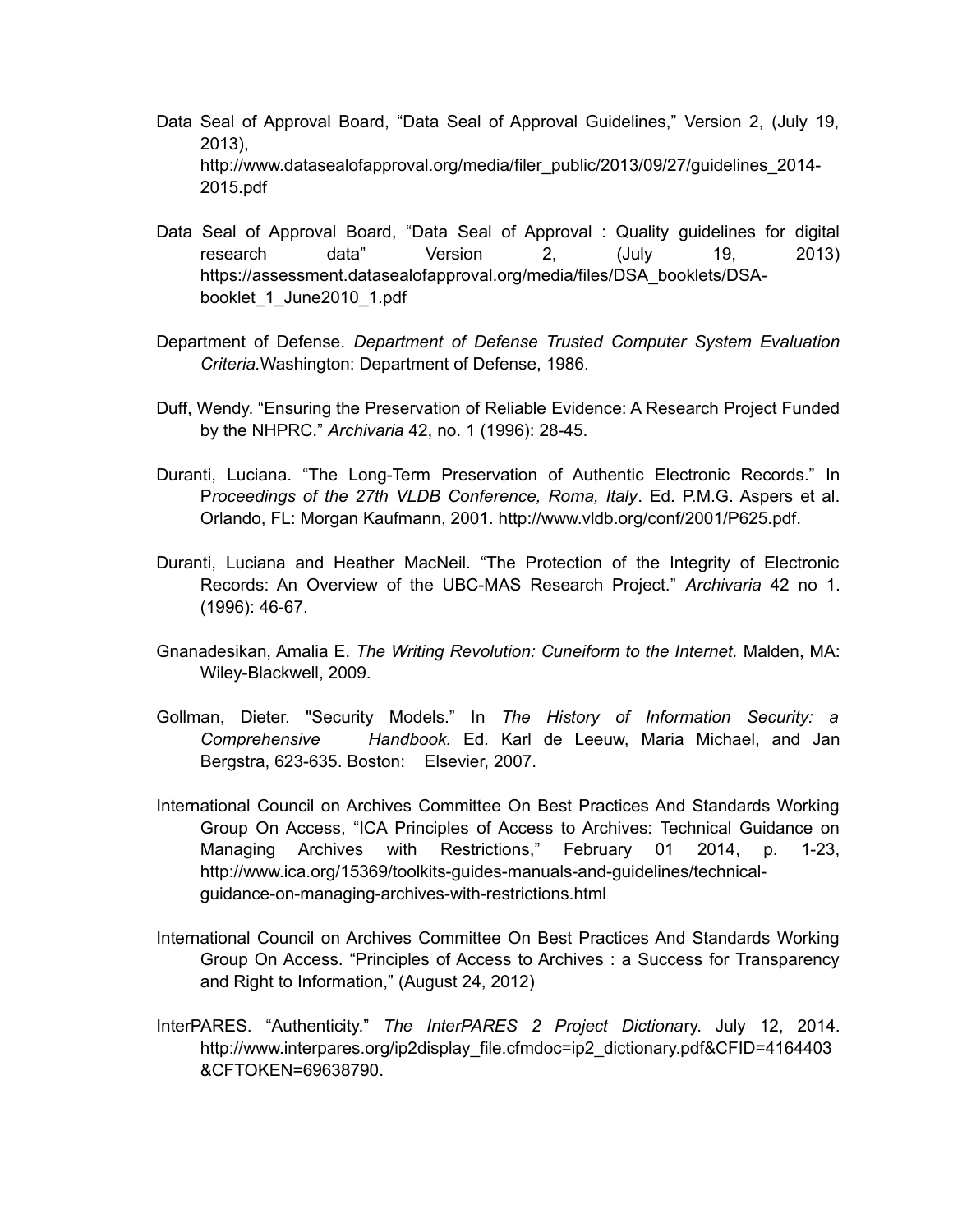- The InterPARES 2 Project, Authenticity Task Force. "Appendix 2: Benchmark Requirements Supporting the Presumption of Authenticity and Baseline Requirements Supporting the Production of Authentic Copies of Electronic Records." InterPARES 2. March 2002, pp. 1-11. [http://www.interpares.org/book/interpares\\_book\\_k\\_app02.pdf](http://www.interpares.org/book/interpares_book_k_app02.pdf)
- The InterPARES 3 Project. "General Study 15 Application Profile for Authenticity Metadata." InterPARES. February 1, 2012. Accessed July 7, 2014. http://www.interpares.org/ip3/display\_file.cfm? doc=ip3\_metadata\_application\_profiles\_final\_report.pdf.
- ISACA. *COBIT 4.1: Framework for IT Governance and Control.* 2007. July 14, 2014. http://www.isaca.org/Knowledge-Center/COBIT/Pages/Overview.aspx.
- Information Systems Security Association. *Generally Accepted Information Security Principles* v. 3.0. ISSA, 2005.
- International Organization for Standardization. *ISO/IEC 14721:2012 Space data and information transfer systems -- Open archival information system (OAIS) – Reference model*. Geneva : International Organisation for Standardization, 2012.
- International Organization for Standardization. *ISO 9798-1:2010 Information Technology — Security Techniques—Entity Authentication*. Geneva : International Organisation for Standardization, 2010.
- International Organization for Standardization. *ISO 15408-1:2009 Information Technology — Security Techniques—Evaluation Criteria for IT Security*. Geneva : International Organization for Standardization, 2009.
- International Organization for Standardization. *ISO/IEC 15489:2001 Information and documentation -- Records management.* Geneva : International Organisation for Standardization, 2001.
- International Organization for Standardization. *ISO 17799:2005 Information Technology— Security Techniques—Code of Practice for Information Security Management.* Geneva : International Organization for Standardization, 2005.
- McHugh, Andrew, Raivo Ruusalepp, Seamus Ross, and Hans Hofman. "Digital Repository Audit Method Based on Risk Assessment." *Digital Curation Centre (DCC) and DigitalPreservationEurope (DPE)* (2007).
- National Institute of Standards and Technology. *Advanced Encryption Standard FPS 197- 12*. Gaithersburg, MD : Computer Security Division, Information Technology Laboratory, National Institute of Standards and Technology, 2001.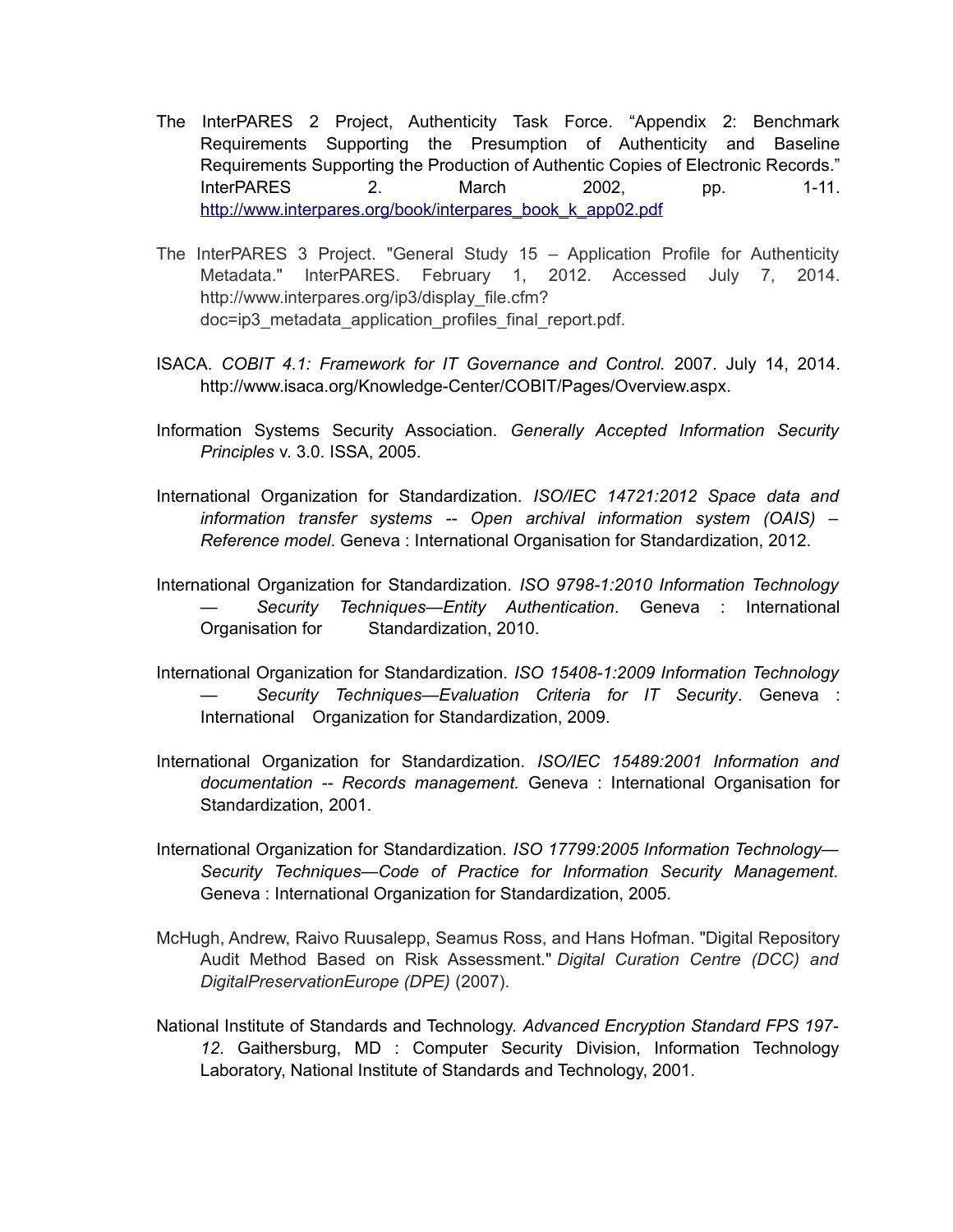- National Institute of Standards and Technology. *Digital Signature Standard (DSS) 186-2.* Gaithersburg, MD : Computer Security Division, Information Technology Laboratory, National Institute of Standards and Technology, 2000.
- National Institute of Standards and Technology. M*inimum Security Requirements for Federal Information and Information Systems 200.* Gaithersburg, MD : Computer Security Division, Information Technology Laboratory, National Institute of Standards and Technology, 2006.
- National Institute of Standards and Technology. *Personal Identity Verification (PIV) of Federal Employees and Contractors 201-1*. Gaithersburg, MD : Computer Security Division, Information Technology Laboratory, National Institute of Standards and Technology, 2006.
- National Institute of Standards and Technology. *Security and Privacy Controls for Federal Information Systems and Organization Special Publication (SP) 800-53 Revision 4*. Gaithersburg, MD : Computer Security Division, Information Technology Laboratory, National Institute of Standards and Technology, 2013.
- National Library of Australia. *Guidelines For The Preservation Of Digital Heritage.* Information Society Division United Nations Educational, Scientific and Cultural Organization, 2003. July 12, 2014. http://unesdoc.unesco.org/images/0013/001300/130071e.pdf.
- The National Technical Authority for Information Assurance & Cabinet Office. "Good Practice Guide No. 45 Identity Proofing and Verification of an Individual." Issue 2.2, December 2013. Accessed July 14<sup>th</sup> 2014 from https://www.gov.uk/government/uploads/system/uploads/attachment\_data/file/27126 6/GPG 45 Identity proofing and verification of an individual -\_issue\_2.2\_December\_2013.pdf
- Nestor Working Group on Trusted Repositories Certification. *Catalogue of Criteria for Trusted Digital Repositories.* Version 1. Frankfurt am Main: nestor c/o Deutsche Nationalbibliothek 2006. July 12, 2014. [http://edoc.hu-berlin.de/series/nestor](http://edoc.hu-berlin.de/series/nestor-materialien/8en/PDF/8en.pdf)[materialien/8en/PDF/8en.pdf.](http://edoc.hu-berlin.de/series/nestor-materialien/8en/PDF/8en.pdf)
- Perrin, Chad. *The CIA Triad.* (2008). July 14, 2014. [http://www.techrepublic.com/blog/it](http://www.techrepublic.com/blog/it-security/the-cia-triad/)[security/the-cia-triad/.](http://www.techrepublic.com/blog/it-security/the-cia-triad/)
- PREMIS Working Group. *Data Dictionary for Preservation Metadata: Final Report of the PREMIS Working Group.* Dublin, OH : OCLC and RLG, 2005. July 12, 2014. [www.oclc.org/research/projects/pmwg/premis-final.pdf.](http://www.oclc.org/research/projects/pmwg/premis-final.pdf)
- *The Protocols*. Aboriginal and Torres Strait Islander Library, Information and Resource Network Inc.<http://aiatsis.gov.au/atsilirn/protocols.php>